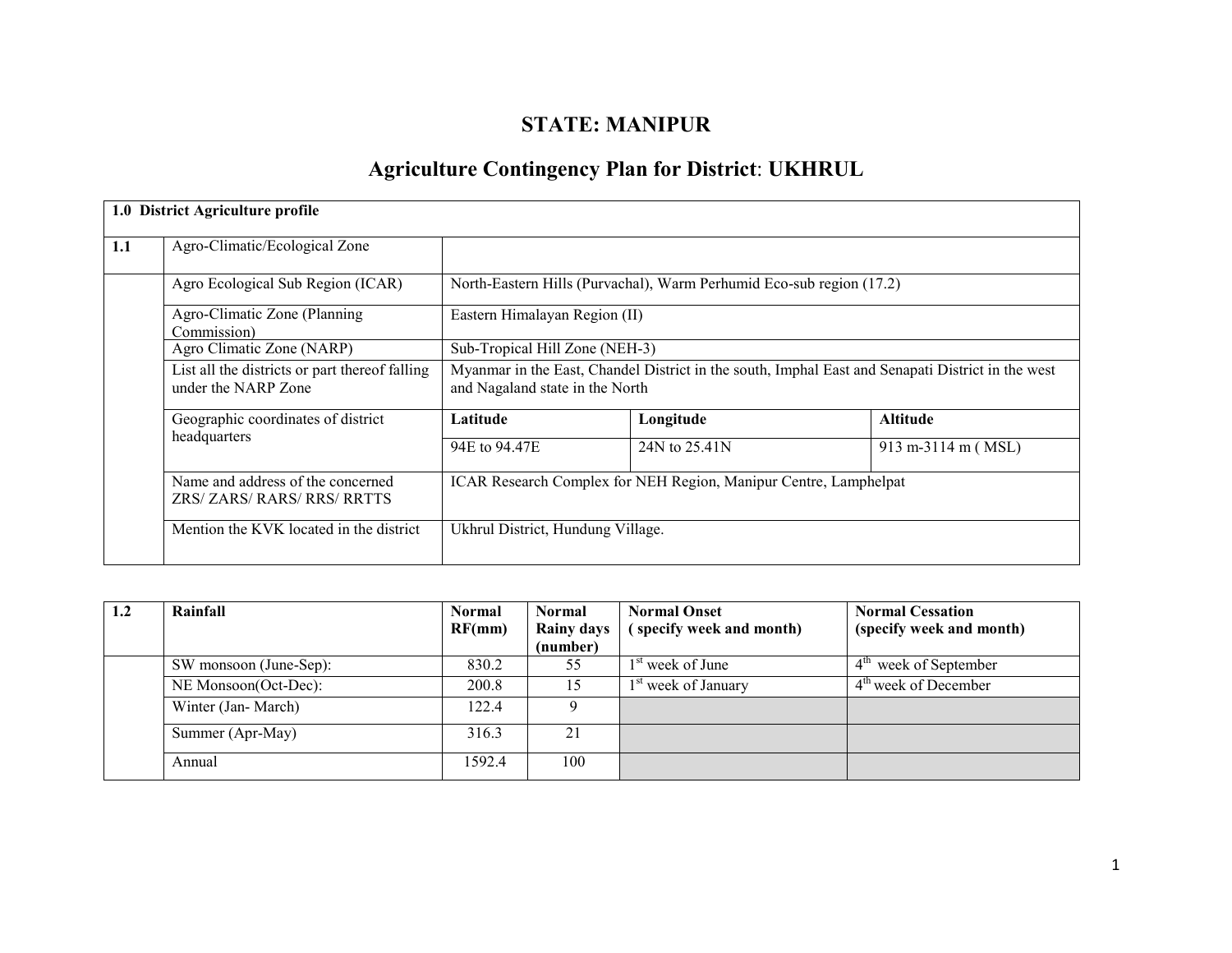| 1.3 | Land use<br>pattern of the<br>district (latest<br>statistics) | Geographi<br>cal<br>area ('000<br>ha) | Cultiva<br>ble area<br>('000<br>ha) | Forest area<br>$(900)$ ha) | Land under<br>non-<br>agricultural<br>use $(900)$ ha) | Permane<br>nt<br><b>Pastures</b><br>$(900)$ ha) | Cultiva<br>ble<br>wastela<br>nd ('000<br>ha) | Land<br>unde<br>Misc.<br>tree<br>crop<br>s and<br>grov | <b>Barren</b> and<br>uncultivabl<br>e<br>land $(900)$<br>ha) | Current<br><b>Fallows ('000</b><br>ha) | Othe<br>fallo<br>WS<br>(900)<br>ha) |
|-----|---------------------------------------------------------------|---------------------------------------|-------------------------------------|----------------------------|-------------------------------------------------------|-------------------------------------------------|----------------------------------------------|--------------------------------------------------------|--------------------------------------------------------------|----------------------------------------|-------------------------------------|
|     | Area ('000 ha)                                                | 454.4                                 | 20.26                               | 342.6                      | 91.54                                                 | $\overline{\phantom{0}}$                        |                                              | <b>es</b><br>(900)<br>ha)<br>$\overline{\phantom{0}}$  |                                                              |                                        |                                     |

| 1.4 | Major Soils (common names like red sandy loam deep soils (etc.,)* | Area ('000 ha)           | Percent (%) of total     |
|-----|-------------------------------------------------------------------|--------------------------|--------------------------|
|     | Red clayey soils                                                  |                          | $\overline{\phantom{a}}$ |
|     | Lateritic soils                                                   | $\overline{\phantom{a}}$ | $\overline{\phantom{a}}$ |
|     | Alluvial colluvial soils (partly saline)                          |                          |                          |
|     | Alluvial-colluvial soils                                          |                          | $\overline{\phantom{a}}$ |
|     | Lateritic gravelly soils                                          | $\overline{\phantom{a}}$ | $\overline{\phantom{0}}$ |
|     | Rock land and water bodies                                        | $\overline{\phantom{a}}$ | $\overline{\phantom{a}}$ |
|     | Medium deep black soils                                           |                          | $\overline{\phantom{0}}$ |
|     | Red gravelly loam soils                                           | $\overline{\phantom{a}}$ | $\,$                     |
|     | Red gravelly clay loam soils                                      |                          |                          |

| $\mathbf{L}.\mathbf{S}$ | <b>Agricultural land use</b> | Area $('000 ha)$ | Cropping intensity % |
|-------------------------|------------------------------|------------------|----------------------|
|                         | Net sown area                | $\sim$<br>−∠.د 1 | 153.02               |
|                         | Area sown more than once     |                  |                      |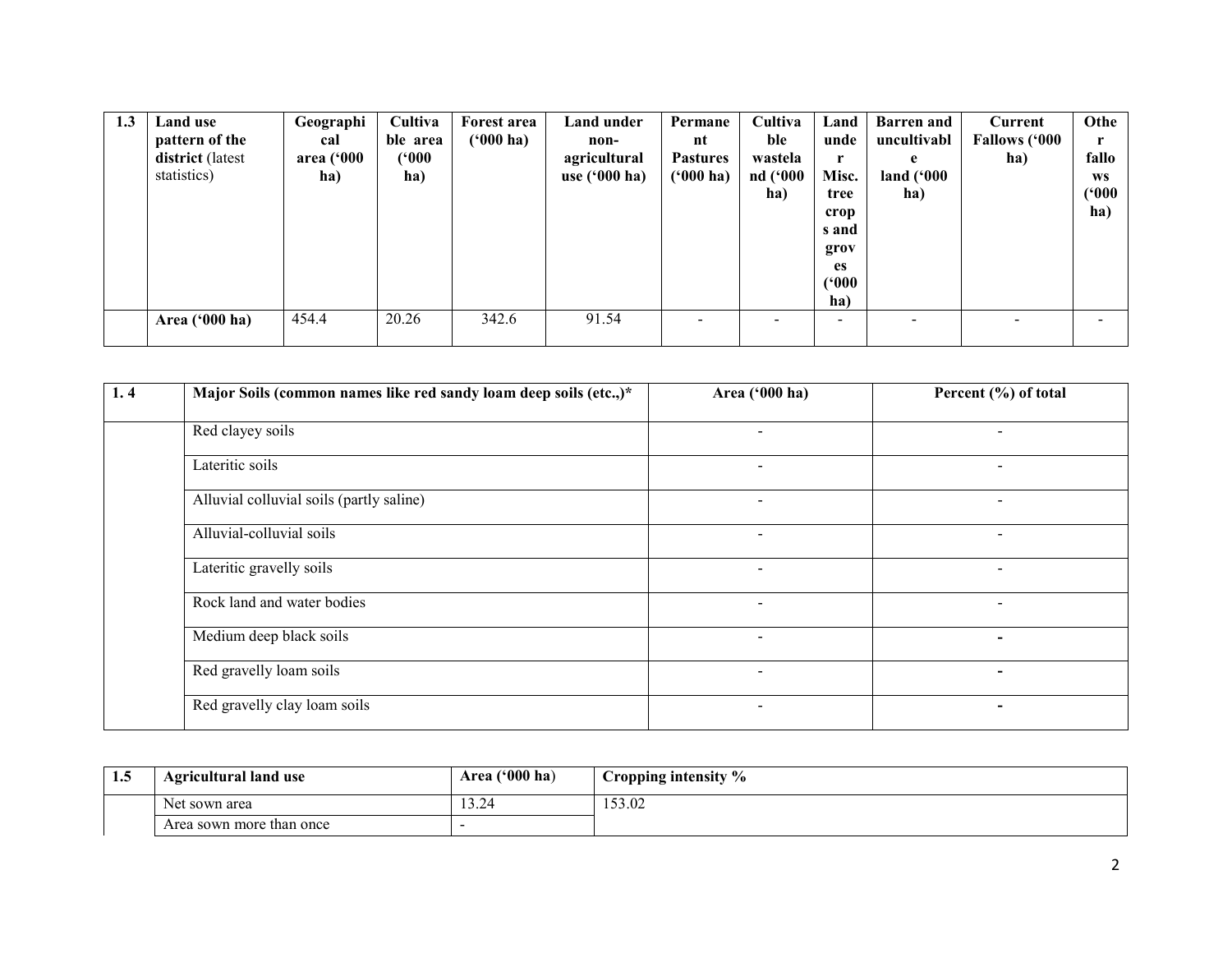| Gross cropped area                                                                                         | 20.26                            |                |                                                                                                   |
|------------------------------------------------------------------------------------------------------------|----------------------------------|----------------|---------------------------------------------------------------------------------------------------|
| <b>Irrigation</b>                                                                                          | Area ('000 ha)                   |                |                                                                                                   |
| Net irrigated area                                                                                         |                                  |                |                                                                                                   |
| Gross irrigated area                                                                                       |                                  |                |                                                                                                   |
| Rainfed area                                                                                               | Entire Area                      |                |                                                                                                   |
| <b>Sources of Irrigation</b>                                                                               | Number                           | Area ('000 ha) | % of total irrigated area                                                                         |
| Canals                                                                                                     |                                  |                |                                                                                                   |
| Tanks                                                                                                      |                                  |                |                                                                                                   |
| Open wells                                                                                                 |                                  |                |                                                                                                   |
| Bore wells                                                                                                 |                                  |                |                                                                                                   |
| Lift irrigation schemes                                                                                    |                                  |                |                                                                                                   |
| Micro-irrigation                                                                                           |                                  |                |                                                                                                   |
| Other sources (please specify)                                                                             | Stream water                     |                |                                                                                                   |
| <b>Total Irrigated Area</b>                                                                                |                                  |                |                                                                                                   |
| Pump sets                                                                                                  |                                  |                |                                                                                                   |
| No. of Tractors                                                                                            |                                  |                |                                                                                                   |
| Groundwater availability and use* (Data<br>source: State/Central Ground water<br><b>Department /Board)</b> | No. of blocks/<br><b>Tehsils</b> | $(\%)$ area    | Quality of water (specify the<br>problem such as high levels of<br>arsenic, fluoride, saline etc) |
| Over exploited                                                                                             |                                  |                |                                                                                                   |
| Critical                                                                                                   |                                  |                |                                                                                                   |
| Semi-critical                                                                                              |                                  |                |                                                                                                   |
| Safe                                                                                                       |                                  |                |                                                                                                   |
| Wastewater availability and use                                                                            |                                  |                |                                                                                                   |
| Ground water quality                                                                                       |                                  |                |                                                                                                   |

#### 1.7 Area under major field crops & horticulture

| 1.7 | <b>Major field crops</b><br>cultivated |               | $(900)$ ha)<br><b>Area</b> |        |       |  |  |  |
|-----|----------------------------------------|---------------|----------------------------|--------|-------|--|--|--|
|     |                                        | <b>Kharif</b> | Rabi                       | Summer | Grand |  |  |  |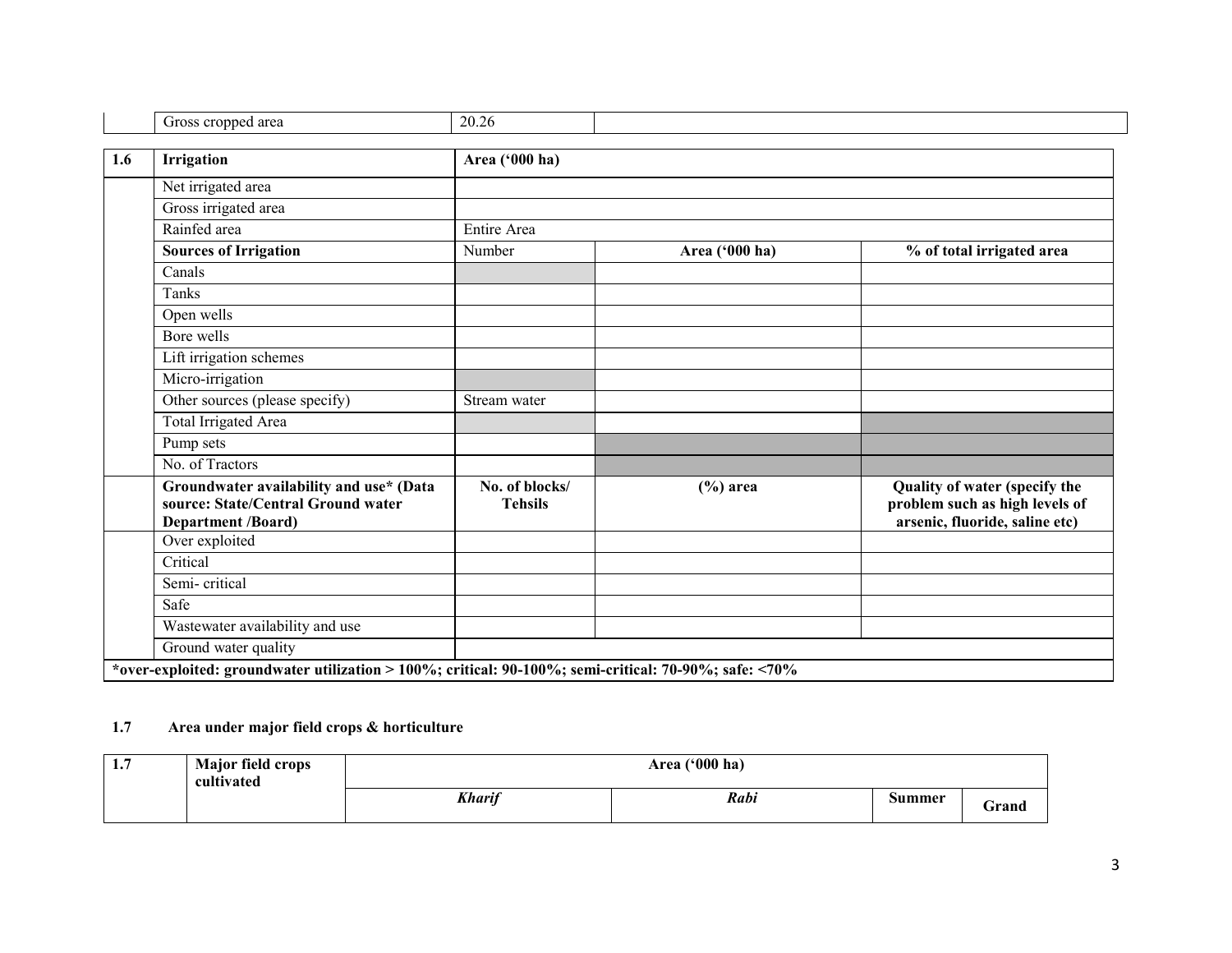|                  |                                           | <b>Irrigated</b>         | Rainfed              | <b>Total</b>   | <b>Irrigated</b>                 | Rainfed                     | <b>Total</b>   |                                            | total                    |  |
|------------------|-------------------------------------------|--------------------------|----------------------|----------------|----------------------------------|-----------------------------|----------------|--------------------------------------------|--------------------------|--|
|                  | Rice                                      | $\blacksquare$           | 13.4                 | 13.4           | $\Delta$                         | $\overline{\phantom{a}}$    | $\mathbf{r}$   | $\overline{a}$                             | 13.4                     |  |
|                  | Pea                                       | $\blacksquare$           | $\blacksquare$       | $\blacksquare$ | $\blacksquare$                   | $\overline{a}$              | $\blacksquare$ |                                            | $\overline{a}$           |  |
|                  | Potato                                    | $\blacksquare$           | $\blacksquare$       | $\omega$       | $\omega$                         | $\omega$                    | $\blacksquare$ | $\blacksquare$                             | $\omega$                 |  |
|                  | Maize                                     | $\overline{\phantom{a}}$ | 1.31                 | 1.31           | $\blacksquare$                   | $\blacksquare$              | $\blacksquare$ | $\blacksquare$                             | 1.31                     |  |
|                  | Rapeseed mustard                          | $\blacksquare$           | $\blacksquare$       | $\blacksquare$ | $\blacksquare$                   | $\blacksquare$              | $\blacksquare$ | $\blacksquare$                             | $\overline{\phantom{a}}$ |  |
| $\overline{1.7}$ | Horticulture crops -<br><b>Fruits</b>     |                          |                      |                |                                  |                             |                |                                            |                          |  |
|                  |                                           |                          | Total area ('000 ha) |                |                                  | Rainfed ('000 ha)           |                | Irrigated ('000 ha)                        |                          |  |
|                  | Banana                                    |                          | 0.14                 |                |                                  | 0.14                        |                |                                            | $\blacksquare$           |  |
|                  | Limon                                     |                          | 0.63                 |                |                                  | 0.63                        |                |                                            |                          |  |
|                  | Pineapple                                 |                          | 0.18                 |                | 0.18<br>0.09                     |                             |                | $\blacksquare$<br>$\overline{\phantom{a}}$ |                          |  |
|                  | Peach/Pear/Plum                           |                          | 0.09                 |                |                                  |                             |                |                                            |                          |  |
|                  | Passion Fruit                             |                          | 0.67                 |                |                                  | 0.67                        |                | $\blacksquare$                             |                          |  |
|                  | Others(specify)                           |                          | 1.13                 |                |                                  | 1.13                        |                | $\blacksquare$                             |                          |  |
| $\overline{1.7}$ | Horticulture crops -<br><b>Vegetables</b> |                          | Total area ('000 ha) |                |                                  | Irrigated area ('000 ha)    |                | Rainfed area ('000 ha)                     |                          |  |
|                  | Cabbage                                   |                          | $\overline{0.16}$    |                |                                  | $\mathcal{L}^{\mathcal{L}}$ |                |                                            | 1.6                      |  |
|                  | Cauliflower                               |                          | 0.03                 |                |                                  | $\blacksquare$              |                | 0.3                                        |                          |  |
|                  | Pea                                       |                          | 0.13                 |                | $\blacksquare$<br>$\blacksquare$ |                             |                | $\overline{1.3}$                           |                          |  |
|                  | Tomato                                    |                          | $\overline{0.02}$    |                |                                  |                             |                | $\overline{0.2}$                           |                          |  |
|                  | Chilies                                   |                          | 0.25                 |                | $\blacksquare$                   |                             |                | 2.55                                       |                          |  |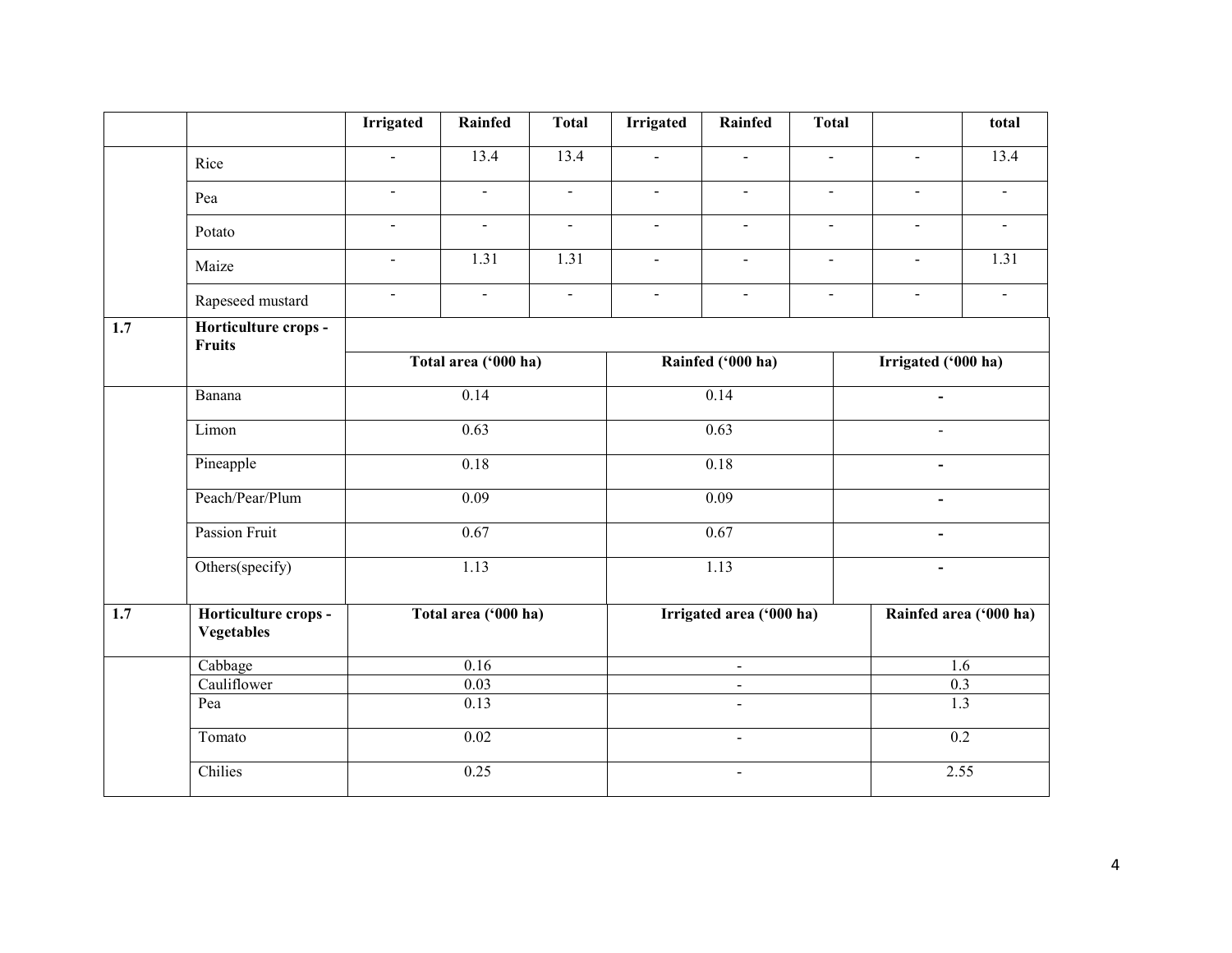|     |                                 | 0.16 | 1.0 |
|-----|---------------------------------|------|-----|
|     |                                 |      |     |
| 1.7 | Medicinal and<br>Aromatic crops |      |     |
|     | Plantation crops                |      |     |
|     | Fodder crops                    |      |     |
|     | Grazing land                    |      |     |
|     | Sericulture etc                 |      |     |

| 1.8  | Livestock (in number)                                              |                  | <b>Male ('000)</b> | Female ('000) | <b>Total ('000)</b>       |
|------|--------------------------------------------------------------------|------------------|--------------------|---------------|---------------------------|
|      |                                                                    |                  |                    |               |                           |
|      | Non descriptive Cattle (local low yielding)                        |                  | 7.3                | 11.4          | 18.8                      |
|      | Crossbred cattle                                                   |                  | 3.1                | 6.9           | 10.1                      |
|      | Non descriptive Buffaloes (local low yielding)                     |                  | 7.5                | 10.5          | 18.0                      |
|      | <b>Graded Buffaloes</b>                                            |                  |                    |               |                           |
|      | Goat                                                               |                  | 0.37               | 0.46          | 0.8                       |
|      | Sheep                                                              |                  | 0.01               | 0.005         | 0.01                      |
|      | Others (Camel, Pig, Yak etc.)                                      |                  |                    |               | 7.75                      |
|      | Commercial dairy farms (Number)                                    |                  |                    |               |                           |
| 1.9  | <b>Poultry</b>                                                     |                  | No. of farms       |               | Total No. of birds ('000) |
|      | Commercial                                                         |                  |                    |               |                           |
|      | Backyard                                                           |                  |                    |               | 253.963                   |
| 1.10 | <b>Fisheries (Data source: Chief Planning Officer of district)</b> |                  |                    |               |                           |
|      | A. Capture                                                         |                  |                    |               |                           |
|      | i) Marine (Data Source:                                            | No. of fishermen | <b>Boats</b>       | <b>Nets</b>   | <b>Storage facilities</b> |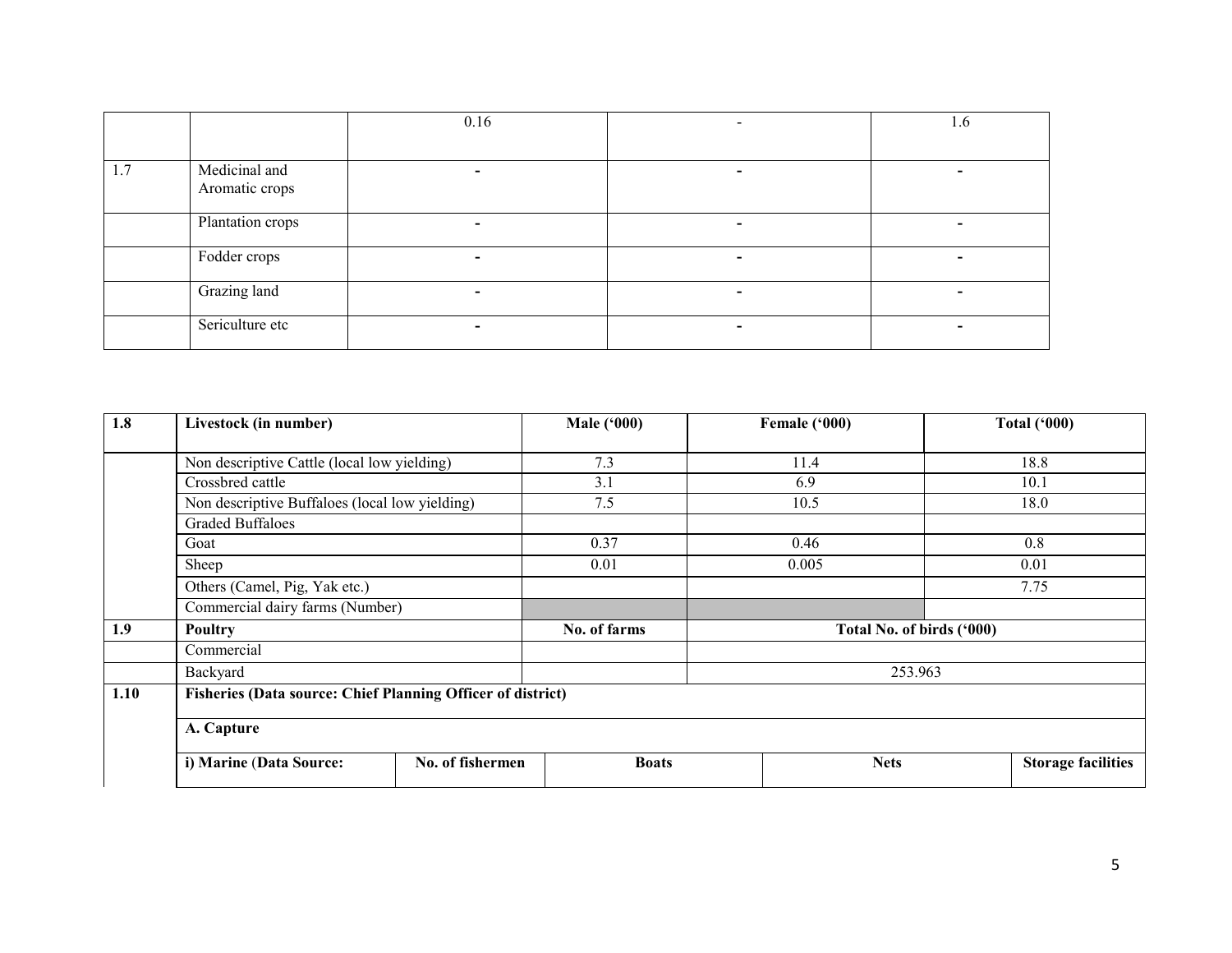| <b>Fisheries Department)</b>                                          |  |                        | Mechanized | Non-<br>mechanized | Mechanized<br>(Trawl nets,<br>Gill nets) | Non-mechanized<br>(Shore Seines,<br>Stake & trap nets) | (Ice plants etc.)             |  |
|-----------------------------------------------------------------------|--|------------------------|------------|--------------------|------------------------------------------|--------------------------------------------------------|-------------------------------|--|
| ii) Inland (Data Source:<br><b>Fisheries Department)</b>              |  | No. Farmer owned ponds |            |                    | <b>No. of Reservoirs</b>                 |                                                        | No. of village tanks          |  |
| <b>B.</b> Culture                                                     |  |                        |            |                    |                                          |                                                        |                               |  |
|                                                                       |  | Water Spread Area (ha) |            |                    | Yield (t/ha)                             |                                                        | <b>Production ('000 tons)</b> |  |
| i) Brackish water (Data Source:<br><b>MPEDA/Fisheries Department)</b> |  |                        |            |                    |                                          |                                                        |                               |  |
| ii) Fresh water (Data Source: Fisheries<br>Department)                |  | 7210                   |            |                    | 0.08                                     | 589                                                    |                               |  |
| <b>Others</b>                                                         |  |                        |            |                    |                                          |                                                        |                               |  |

#### 1.11 Production and Productivity of major crops

| 1.11 | Name of crop                                                              | Kharif                        |                         | Rabi                  |                          | <b>Summer</b>          |                         | <b>Total</b>           |                          | Crop                                      |
|------|---------------------------------------------------------------------------|-------------------------------|-------------------------|-----------------------|--------------------------|------------------------|-------------------------|------------------------|--------------------------|-------------------------------------------|
|      |                                                                           | <b>Production</b><br>('000 t) | Productivity<br>(kg/ha) | Productio<br>n(000 t) | Productivit<br>y (kg/ha) | Production<br>('000 t) | Productivity<br>(kg/ha) | Production<br>(1000 t) | Productivit<br>y (kg/ha) | residue<br>as<br>fodder<br>(900)<br>tons) |
|      | Major Field crops (Crops to be identified based on total acreage)         |                               |                         |                       |                          |                        |                         |                        |                          |                                           |
|      | Rice                                                                      | 31.0                          | 2315.6                  |                       |                          |                        |                         | 31.0                   | 2315.6                   |                                           |
|      | Pea                                                                       |                               |                         |                       |                          |                        |                         | 0.93                   |                          |                                           |
|      | Potato                                                                    |                               |                         |                       |                          |                        |                         | 0.76                   |                          |                                           |
|      | Maize                                                                     | 3.0                           | 2354.0                  |                       |                          |                        |                         | 3.0                    | 2354.0                   |                                           |
|      | Major Horticultural crops (Crops to be identified based on total acreage) |                               |                         |                       |                          |                        |                         |                        |                          |                                           |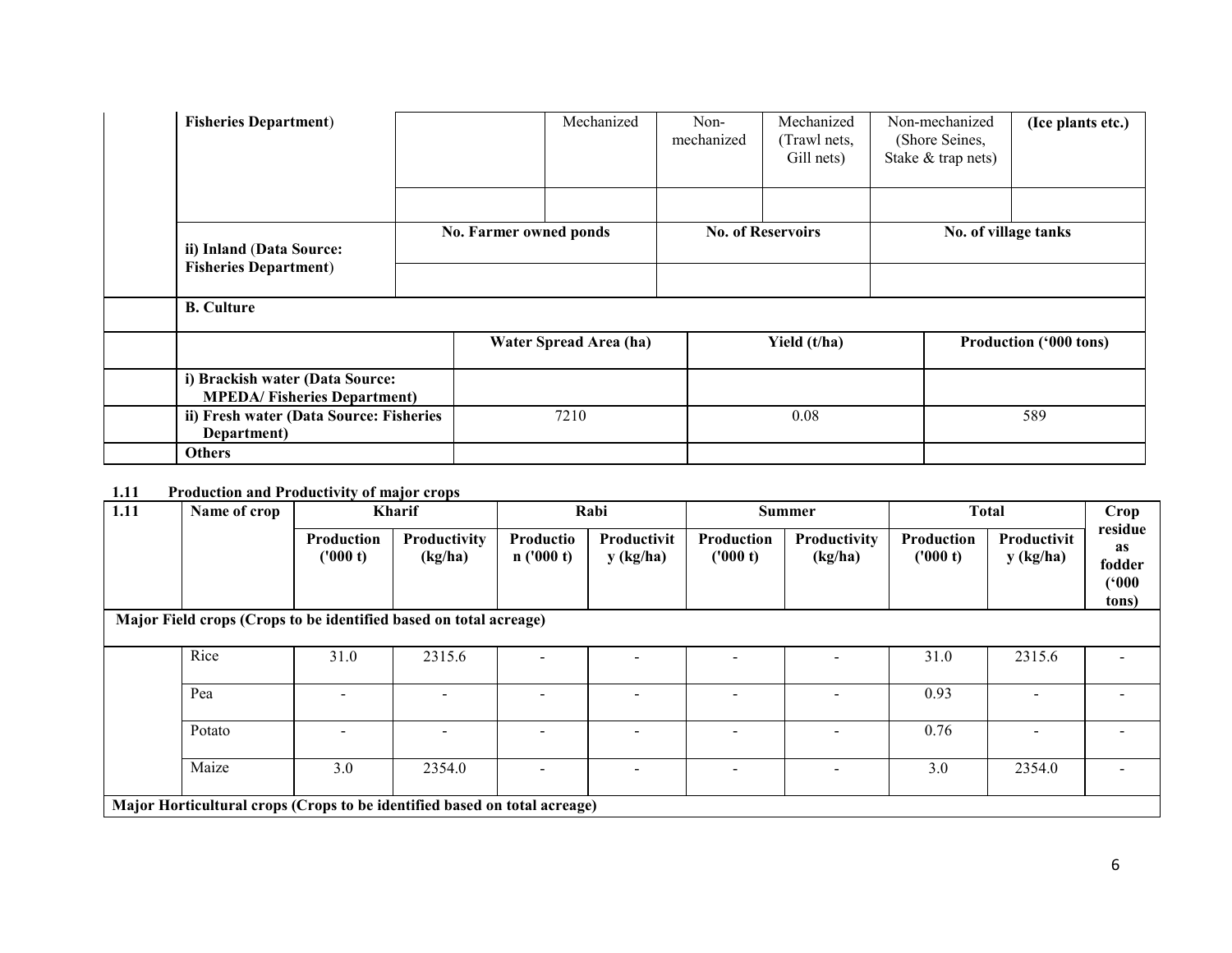| Cabbage     | $\overline{\phantom{0}}$ | $\overline{\phantom{0}}$ | 2.076                    | 13542                    | ۰                        | $\overline{\phantom{0}}$ | 2.076                    | 13542   |                          |
|-------------|--------------------------|--------------------------|--------------------------|--------------------------|--------------------------|--------------------------|--------------------------|---------|--------------------------|
| Cauliflower | $\overline{\phantom{0}}$ | $\overline{\phantom{0}}$ | 0.231                    | 8261.7                   | -                        | $\sim$                   | 0.231                    | 8261.7  |                          |
| Pea         | $\overline{\phantom{0}}$ | $\overline{\phantom{0}}$ | 0.746                    | 6580                     | $\overline{\phantom{0}}$ | $\overline{\phantom{0}}$ | 0.746                    | 6580    |                          |
| Tomato      | $\overline{\phantom{0}}$ | $\,$                     | 0.122                    | 7176.4                   | $\overline{\phantom{a}}$ | $\,$                     | 0.122                    | 7176.4  |                          |
| Chilies     | $\overline{\phantom{0}}$ | $\overline{\phantom{a}}$ | $\overline{\phantom{0}}$ | $\overline{\phantom{0}}$ | $\overline{\phantom{0}}$ | $\overline{\phantom{0}}$ | $\overline{\phantom{0}}$ | -       |                          |
|             | $\overline{\phantom{0}}$ | $\overline{\phantom{a}}$ | $\overline{\phantom{0}}$ | $\overline{\phantom{0}}$ | $\overline{\phantom{0}}$ | $\sim$                   | 0.317                    | 5,839.3 | $\overline{\phantom{0}}$ |

| 1.12 | Sowing window for 5<br>major field crops<br>(start and end of normal<br>sowing period) | Paddy     | <b>Maize</b>                | Cabbage                                 | Soybean                  | <b>Mustard/Pea</b> |
|------|----------------------------------------------------------------------------------------|-----------|-----------------------------|-----------------------------------------|--------------------------|--------------------|
|      | Kharif-Rainfed                                                                         | March-May | $4th$ week of April-<br>May | June-July                               | May- June                |                    |
|      | Kharif-Irrigated                                                                       |           |                             |                                         | $\overline{\phantom{0}}$ |                    |
|      | Rabi-Rainfed                                                                           |           |                             | September-October<br>(also cauliflower) | October-November         | September-October  |
|      | Rabi-Irrigated                                                                         |           |                             |                                         |                          |                    |

| 1.13 | What is the major contingency the district is prone to? (Tick mark) | Regular | Occasional | <b>None</b> |
|------|---------------------------------------------------------------------|---------|------------|-------------|
|      | Drought                                                             |         |            |             |
|      | Flood                                                               |         |            |             |
|      | Cyclone                                                             |         |            |             |
|      | Hail storm                                                          |         |            |             |
|      | Heat wave                                                           |         |            |             |
|      | Cold wave                                                           |         |            |             |
|      | Frost                                                               |         |            |             |
|      | Sea water intrusion                                                 |         |            |             |
|      | Pests and disease outbreak (specify)                                |         |            |             |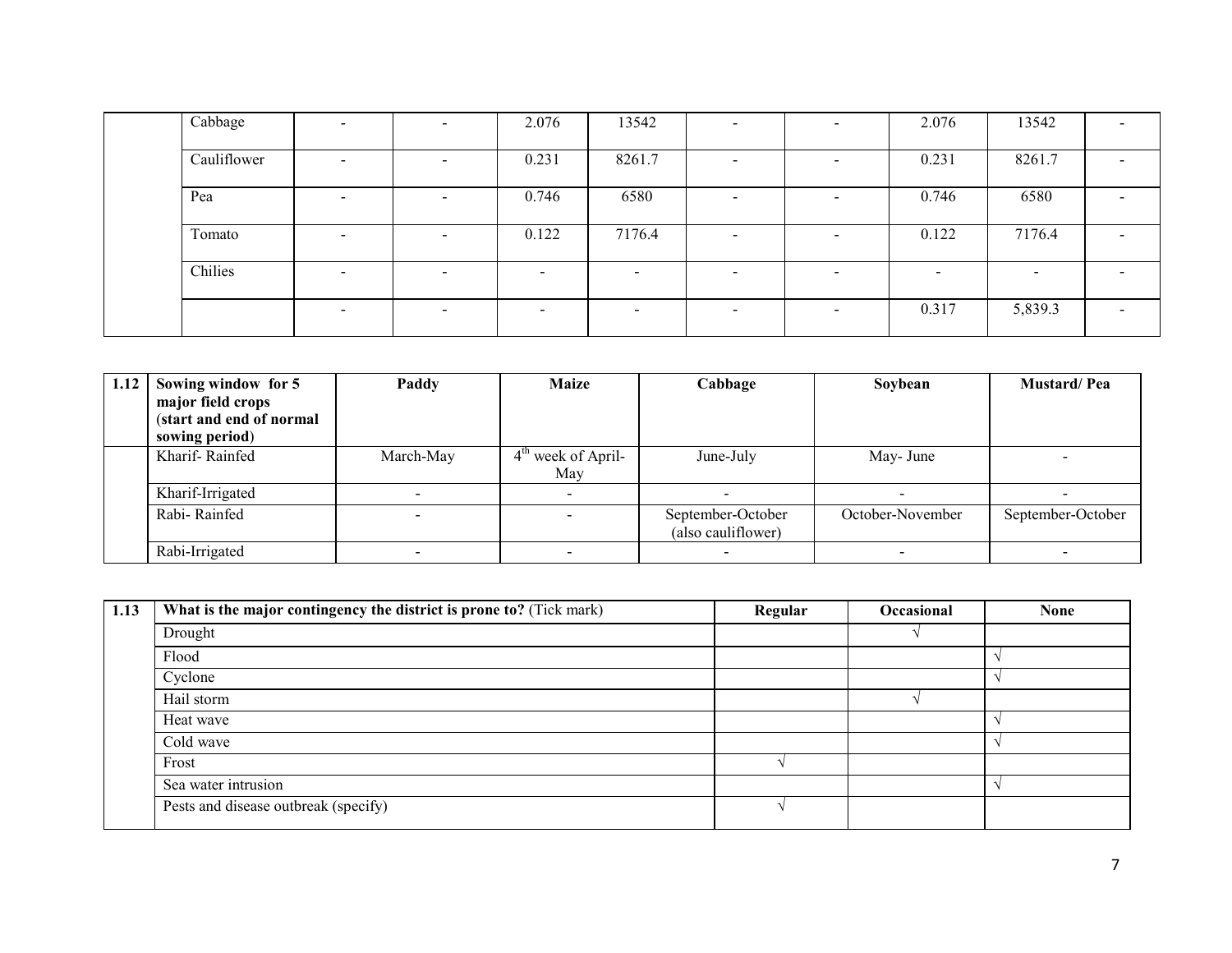| <b>SDE</b> | )ther<br>$\alpha$ n $\alpha$ |  |  |
|------------|------------------------------|--|--|

#### 6 out of 10 years = Regular

| 1.14 | Include Digital maps of<br>the district for | Location map of district within State as Annexure I | Enclosed: Yes |
|------|---------------------------------------------|-----------------------------------------------------|---------------|
|      |                                             | Mean annual rainfall as Annexure 2                  | Enclosed: No  |
|      |                                             | Soil map as Annexure 3                              | Enclosed: No  |

Annexure I

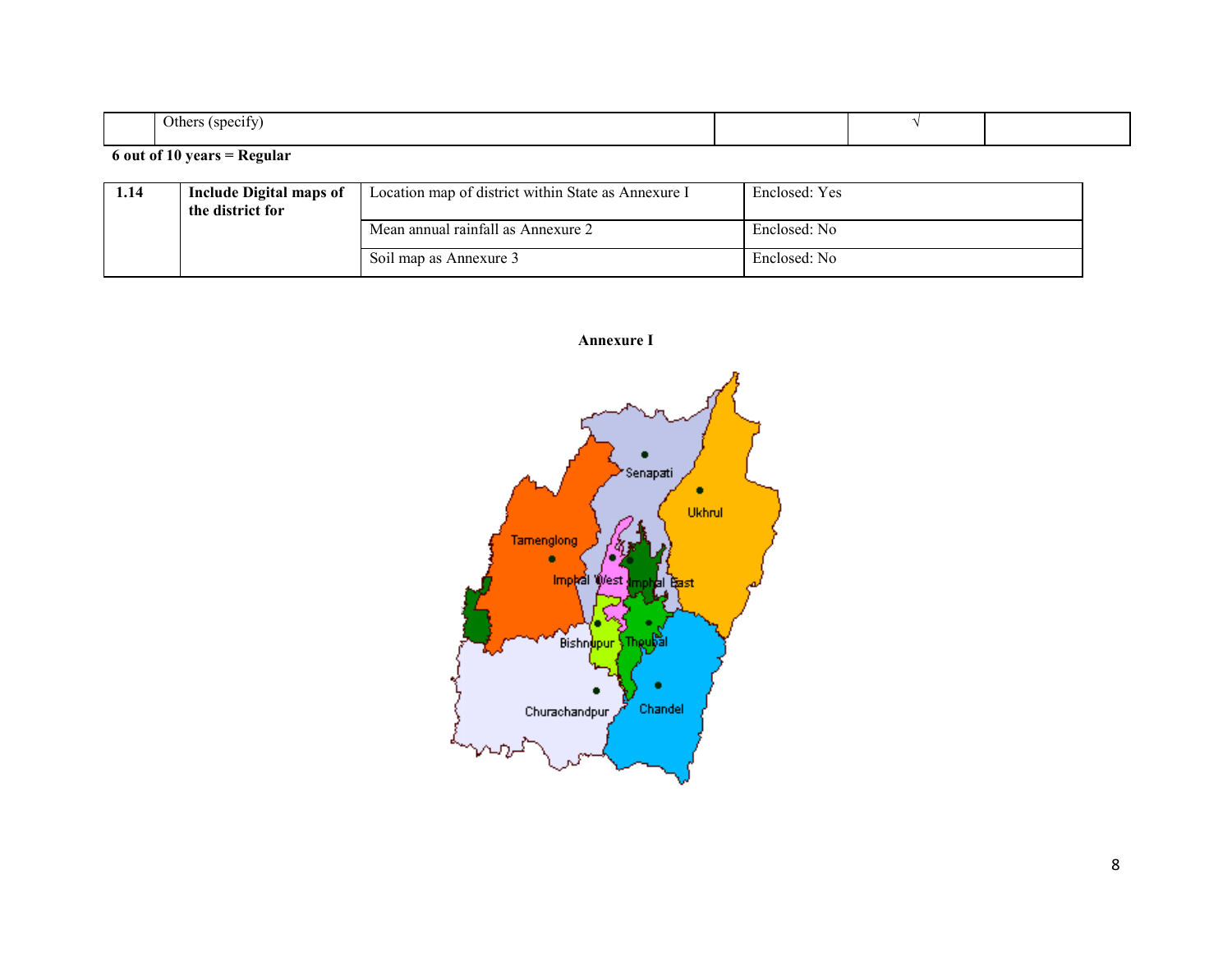#### 2.0 Strategies for weather related contingencies

# 2.1 Drought

## 2.1.1 Rainfed situation

| <b>Condition</b>                                 |                                   |                         | <b>Suggested Contingency measures</b> |                                                                                                                                                                                                            |                                     |  |
|--------------------------------------------------|-----------------------------------|-------------------------|---------------------------------------|------------------------------------------------------------------------------------------------------------------------------------------------------------------------------------------------------------|-------------------------------------|--|
| Early<br>season<br>drought<br>(delayed<br>onset) | <b>Major Farming</b><br>situation | Crop/cropping<br>system | Change in crop/<br>cropping system    | <b>Agronomic measures</b>                                                                                                                                                                                  | <b>Remarks</b> on<br>implementation |  |
| Delay by 2                                       | Rainfed uplands                   | Rice                    | Rice-mustard                          | Weed control                                                                                                                                                                                               | $\overline{\phantom{a}}$            |  |
| weeks<br>$3rd$ week of<br>June                   |                                   | Groundnut               | Groundnut-Pea                         | Select suitable variety like ICGS-76, JL-24, TAG-<br>24, Construction of water harvesting pond<br>Adopt line sowing for intercultural operations<br>Earthing up should be done before 40 days of<br>sowing |                                     |  |
|                                                  |                                   | Soybean                 | Soybean-mustard                       | Sow short duration variety JS-335 or local<br>Avoid top dressing                                                                                                                                           |                                     |  |
|                                                  |                                   |                         |                                       | Intercultural operation should be done,                                                                                                                                                                    |                                     |  |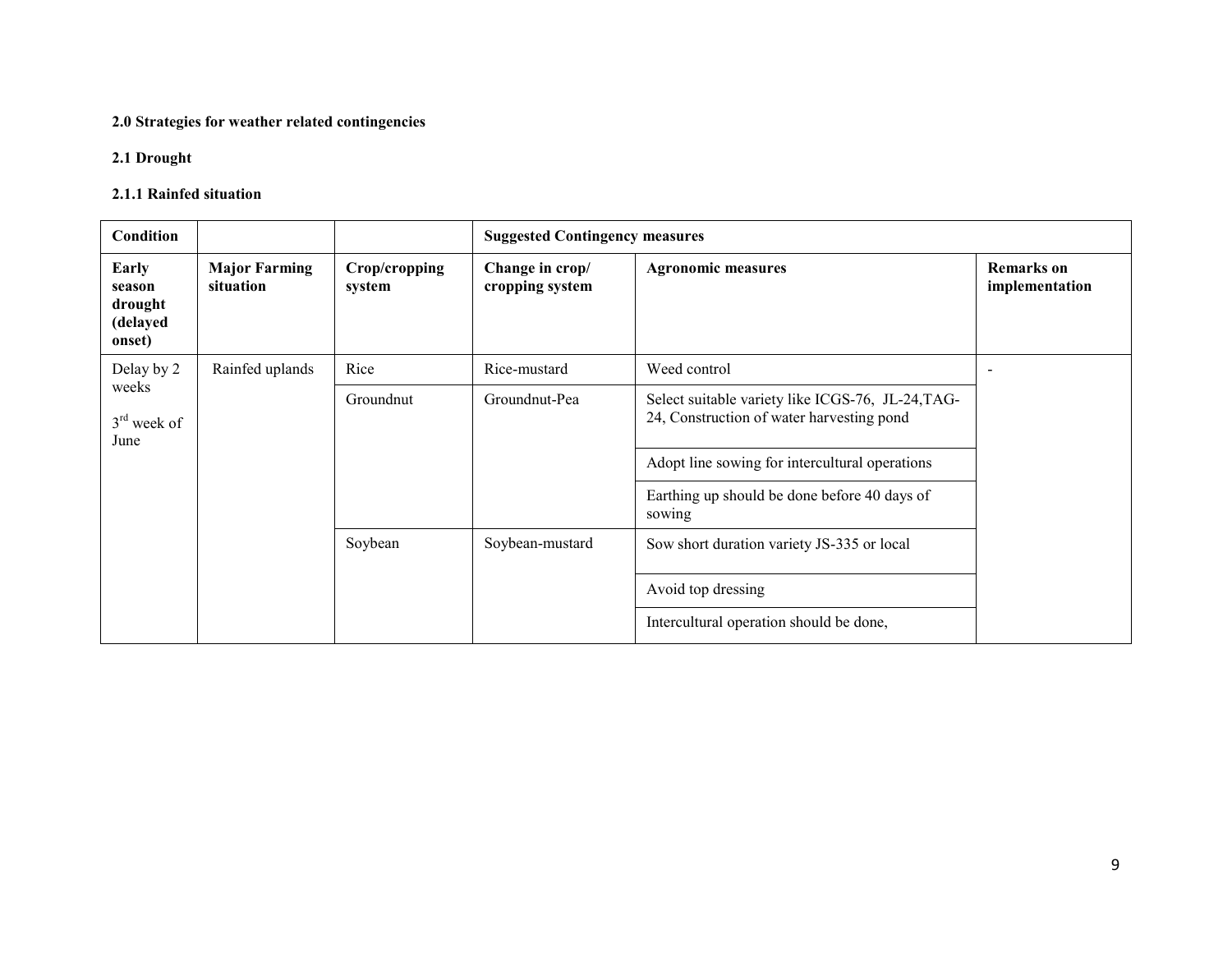| <b>Condition</b>                                  |                                   |                         | <b>Suggested Contingency measures</b>       |                                                                                                                                                         |                                     |  |
|---------------------------------------------------|-----------------------------------|-------------------------|---------------------------------------------|---------------------------------------------------------------------------------------------------------------------------------------------------------|-------------------------------------|--|
| <b>Early season</b><br>drought (delayed<br>onset) | <b>Major Farming</b><br>situation | Crop/cropping<br>system | Change in crop/<br>cropping system          | <b>Agronomic measures</b>                                                                                                                               | <b>Remarks</b> on<br>implementation |  |
| Delay by 4 weeks<br>July $1st$ week               | Rainfed uplands                   | Rice                    | Rice-mustard                                | Transplanting of 4 weeks old seedlings with<br>receipt of rains<br>Direct seeding with medium duration<br>varieties like RCM-5 up to $3rd$ week of July | $\overline{\phantom{a}}$            |  |
|                                                   |                                   | Groundnut               | Maize (local)<br>Soybean (JS-335/<br>local) | $\overline{\phantom{a}}$                                                                                                                                |                                     |  |

| Condition                                            |                               |                         |                                    | <b>Suggested Contingency measures</b>                                                                    |                                     |  |  |
|------------------------------------------------------|-------------------------------|-------------------------|------------------------------------|----------------------------------------------------------------------------------------------------------|-------------------------------------|--|--|
| <b>Early season</b><br>drought<br>(delayed<br>onset) | Major<br>Farming<br>situation | Crop/cropping<br>system | Change in crop/<br>cropping system | <b>Agronomic measures</b>                                                                                | <b>Remarks</b> on<br>implementation |  |  |
| Delay by 6<br>weeks                                  | Rainfed<br>uplands            | Rice                    | Rice-mustard                       | Transplant 35-40 days old seedling and 3-4<br>seedlings/hill to compensate plant population<br>and yield |                                     |  |  |
| July $3^{\text{rd}}$ week                            |                               |                         |                                    | Select RC maniphou-7 which is photo-<br>insensitive variety                                              |                                     |  |  |
|                                                      |                               |                         |                                    | Sow pre sprouted seed 80kg/ha for direct<br>seeding                                                      |                                     |  |  |
|                                                      |                               | Groundnut/<br>Maize     | Soybean (JS-335/<br>local)         | $\overline{\phantom{0}}$                                                                                 |                                     |  |  |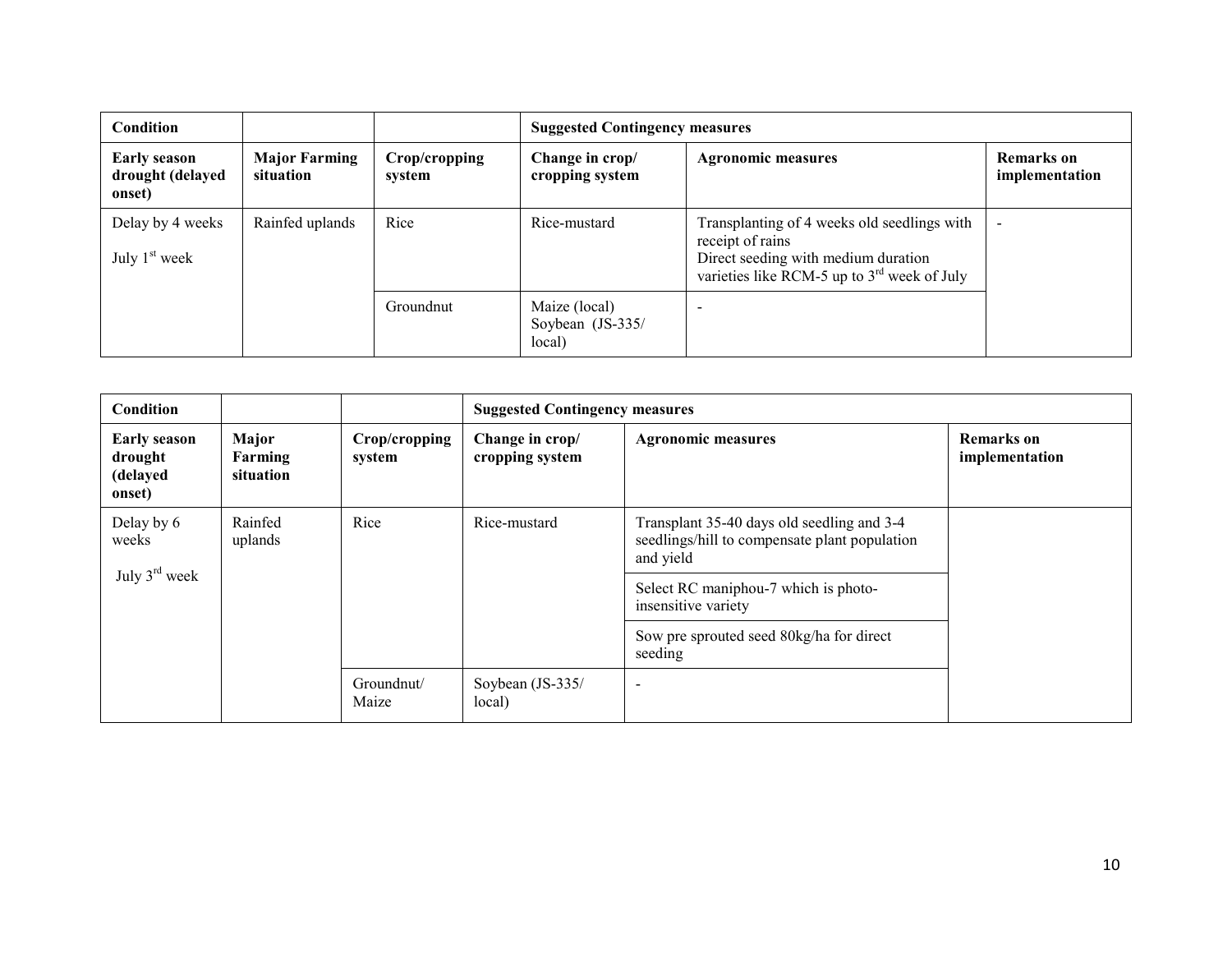| Condition                                        |                            |                         | <b>Suggested Contingency measures</b> |                                                                                   |                              |
|--------------------------------------------------|----------------------------|-------------------------|---------------------------------------|-----------------------------------------------------------------------------------|------------------------------|
| Early<br>season<br>drought<br>(delayed<br>onset) | Major Farming<br>situation | Crop/cropping<br>system | Change in crop/<br>cropping system    | Agronomic measures                                                                | Remarks on<br>implementation |
| Delay by 8<br>weeks                              | Rainfed uplands            | Rice                    | Rice                                  | Direct seeding/ broadcast of rice var. RC maniphou-7                              |                              |
| Aug $1st$<br>week                                |                            |                         |                                       | Transplant up to 50 days old seedling and 3-5<br>seedlings/hill at closer spacing |                              |
|                                                  |                            |                         |                                       | If no hope of getting rice crop plough the field for<br>early rabi vegetables     |                              |
|                                                  |                            | Groundnut/<br>Maize     | Vegetables                            |                                                                                   |                              |

| <b>Condition</b>                                                                        |                               |                         | <b>Suggested Contingency measures</b>                                                                                                                              |                                                    |                                     |
|-----------------------------------------------------------------------------------------|-------------------------------|-------------------------|--------------------------------------------------------------------------------------------------------------------------------------------------------------------|----------------------------------------------------|-------------------------------------|
|                                                                                         | Major<br>Farming<br>situation | Crop/cropping<br>system | Crop management                                                                                                                                                    | Soil nutrient & moisture<br>conservation measures, | <b>Remarks</b> on<br>implementation |
| Normal onset<br>followed by 15-<br>20 days dry spell<br>after sowing<br>leading to poor | Rainfed<br>uplands            | Rainfed rice            | a) Sow short duration var. of 15-20 days<br>shorter in duration<br>b) maintaining high density pattern at<br>one corner of land to get seedling for<br>gap filling | Timely weed control                                |                                     |
| germination /<br>crop stand etc                                                         |                               | Maize/<br>Groundnut     | Line sowing                                                                                                                                                        | Sow the seeds against the slope                    |                                     |
|                                                                                         |                               | Soybean                 | Line sowing                                                                                                                                                        | Sow the seeds against the slope                    |                                     |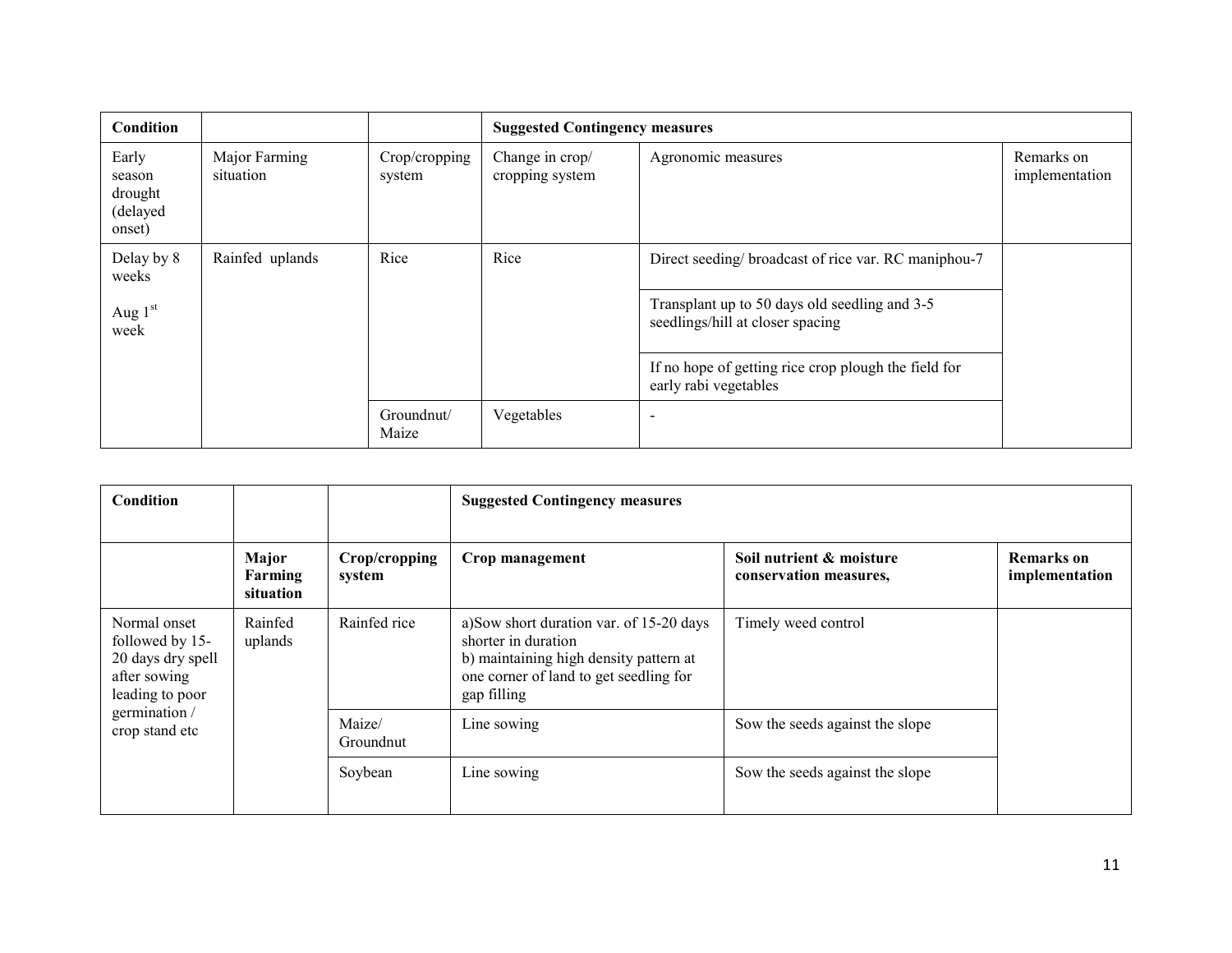| <b>Condition</b>                                                                                      |                               |                         | <b>Suggested Contingency measures</b>                                             |                                                                                |                              |
|-------------------------------------------------------------------------------------------------------|-------------------------------|-------------------------|-----------------------------------------------------------------------------------|--------------------------------------------------------------------------------|------------------------------|
| Mid season<br>drought (long<br>dry spell,<br>consecutive 2<br>weeks rainless<br>period $(>2.5$<br>mm) | Major<br>Farming<br>situation | Crop/cropping<br>system | Crop management                                                                   | Soil nutrient & moisture<br>conservation measures,                             | Remarks on<br>implementation |
| Vegetative stage                                                                                      | Rainfed<br>uplands            | Rice                    | Split application of N and $K_2O$                                                 | Thinning is must if plant population is<br>high and use as mulch               |                              |
|                                                                                                       |                               | Maize/<br>Groundnut     | Earthing up should be done at 35 days<br>DAS before peg formation in<br>groundnut | Remove weeds and use as mulch<br>between rows                                  |                              |
|                                                                                                       |                               | Soybean                 | Plough the land 2-3 times by<br>cultivator followed by rotavator                  | Conservation of soil moisture through<br>mulching<br>Open conservation furrows |                              |

| <b>Condition</b>                          |                                   |                         | <b>Suggested Contingency measures</b>                            |                                                                                |                              |
|-------------------------------------------|-----------------------------------|-------------------------|------------------------------------------------------------------|--------------------------------------------------------------------------------|------------------------------|
| Mid season<br>drought (long<br>dry spell) | <b>Major Farming</b><br>situation | Crop/cropping<br>system | Crop management                                                  | Soil nutrient & moisture<br>conservation measures                              | Remarks on<br>implementation |
| At reproductive<br>stage                  | Rainfed uplands                   | Rice                    | Life saving irrigation                                           | Give life saving irrigation at<br>flowering stage                              |                              |
|                                           |                                   | Maize/<br>Groundnut     | Remove weeds                                                     | Practice Mulching in<br>between the rows                                       |                              |
|                                           |                                   | Soybean                 | Plough the land 2-3 times by<br>cultivator followed by rotavator | Conservation of soil<br>moisture through mulching<br>Open conservation furrows |                              |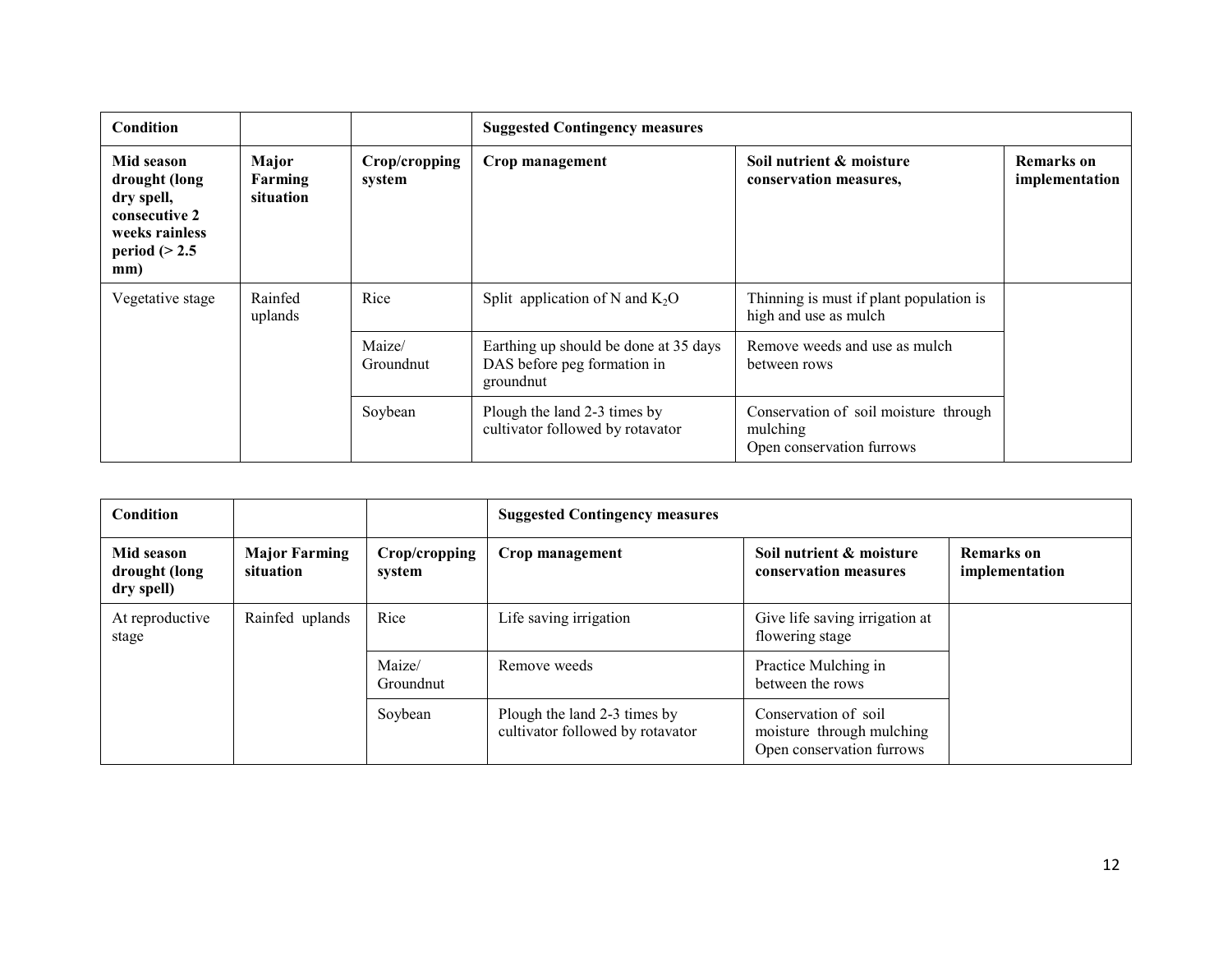| <b>Condition</b>           |                                   |                         | <b>Suggested Contingency measures</b> |                                                  |                              |
|----------------------------|-----------------------------------|-------------------------|---------------------------------------|--------------------------------------------------|------------------------------|
| <b>Terminal</b><br>drought | <b>Major Farming</b><br>situation | Crop/cropping<br>system | Crop management                       | Rabi crop plan                                   | Remarks on<br>implementation |
|                            | Rice                              | Rice                    | Harvest the crop for grain purpose    | Plan to sow mustard, field pea and<br>vegetables | -                            |
|                            | Maize/ Groundnut                  | Groundnut               | Harvest at physiological maturity     |                                                  |                              |
|                            | Soybean                           | Soybean                 |                                       |                                                  |                              |

# 2.1.2 Drought - Irrigated situation – Not applicable

| Condition                                                                     |                                   |                                       |                                      | <b>Suggested Contingency measures</b> |                                     |
|-------------------------------------------------------------------------------|-----------------------------------|---------------------------------------|--------------------------------------|---------------------------------------|-------------------------------------|
|                                                                               | <b>Major Farming</b><br>situation | <b>Normal Crop/cropping</b><br>system | Change in<br>crop/cropping<br>svstem | Agronomic<br>measures                 | <b>Remarks</b> on<br>Implementation |
| Delayed release of water in canals due to low<br>rainfall                     |                                   |                                       |                                      |                                       |                                     |
| Limited release of water in canals due to low<br>rainfall                     |                                   |                                       |                                      |                                       |                                     |
| Non release of water in canals under delayed<br>onset of monsoon in catchment |                                   |                                       |                                      |                                       |                                     |
| Lack of inflows into tanks due to insufficient<br>/delayed onset of monsoon   |                                   |                                       |                                      |                                       |                                     |
| Insufficient groundwater recharge due to low<br>rainfall                      |                                   |                                       |                                      |                                       |                                     |

#### 2.2 Unusual rains (untimely, unseasonal etc) (for both rainfed and irrigated situations)

| Condition | <b>Suggested contingency measure</b> |                                                           |                                                     |                                            |  |  |
|-----------|--------------------------------------|-----------------------------------------------------------|-----------------------------------------------------|--------------------------------------------|--|--|
|           | <b>Vegetative stage</b>              | <b>Flowering stage</b>                                    | Crop maturity                                       | Post harvest                               |  |  |
| Rice      |                                      | Apply Tricyclazole @ 10ml/15 litres<br>of water for blast | Apply Dithane M-45 to control false<br>smut of rice | Dry grain sufficiently<br>and safe storage |  |  |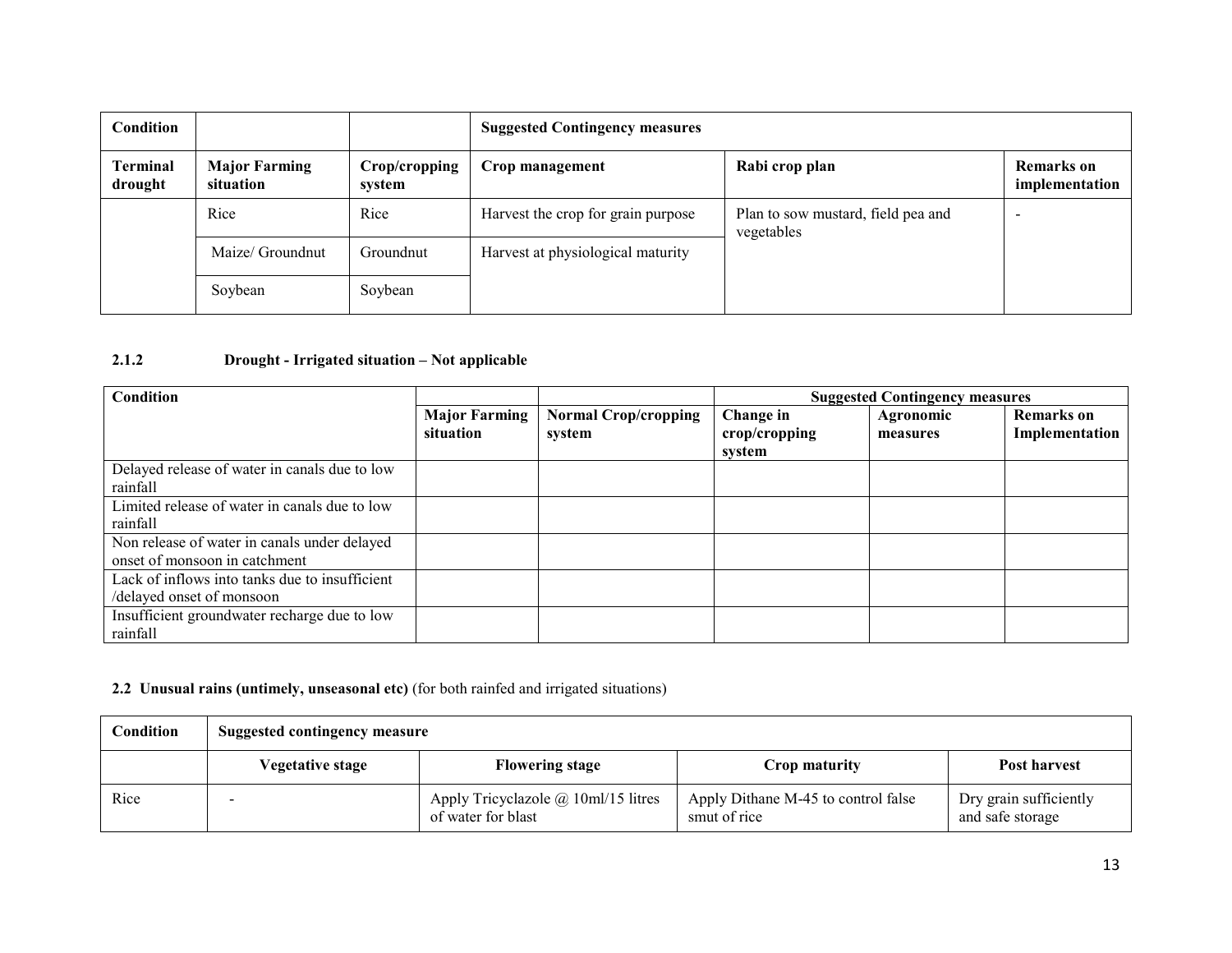| Maize                                                                        |                |                                                                                                                                             | Drain out water 10 days before<br>harvesting<br>Application of imidaclopid 17.8SL @<br>7ml/15lit of water to control Gundhi<br>bug<br>Harvest cobs for seeds before rains. |                                                                                       |
|------------------------------------------------------------------------------|----------------|---------------------------------------------------------------------------------------------------------------------------------------------|----------------------------------------------------------------------------------------------------------------------------------------------------------------------------|---------------------------------------------------------------------------------------|
| Soybean                                                                      |                | Application of imidaclopid 17.8SL<br>@ 7ml/15lit of water to control hairy<br>caterpilars                                                   |                                                                                                                                                                            |                                                                                       |
| Ground nut                                                                   |                | Spray Dithane M-45 $(0.2\%)$ at 2-3<br>interval if disease incidence is severe<br>Ridomil should be applied for control<br>of Tikka disease | $\sim$                                                                                                                                                                     | Pods should be dried<br>after harvesting so that<br>moisture is reduced to<br>$10%$ . |
| <b>Heavy</b><br>rainfall with<br>high speed<br>winds in a<br>short span      | Not applicable |                                                                                                                                             |                                                                                                                                                                            |                                                                                       |
| <b>Outbreak of</b><br>pests and<br>diseases due<br>to<br>unseasonal<br>rains |                |                                                                                                                                             | $\overline{\phantom{a}}$                                                                                                                                                   | $\overline{\phantom{0}}$                                                              |

# 2.3 Floods : Not applicable

| <b>Condition</b>                            | Suggested contingency measure <sup>o</sup> |                  |                           |            |
|---------------------------------------------|--------------------------------------------|------------------|---------------------------|------------|
| Transient water logging/ partial inundation | Seedling / nursery stage                   | Vegetative stage | <b>Reproductive stage</b> | At harvest |
| Continuous submergence                      |                                            |                  |                           |            |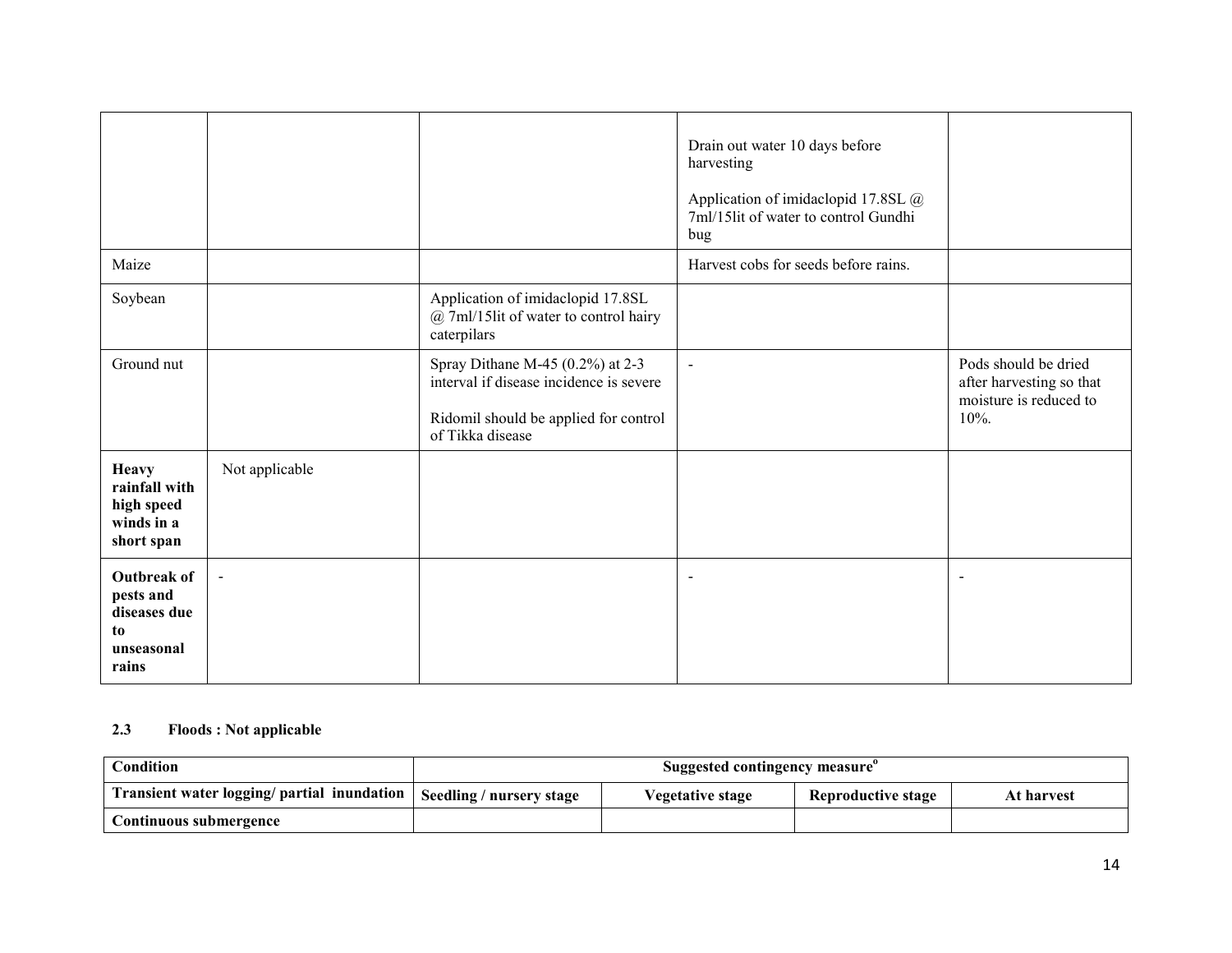| davs<br>for more<br>e than |  |  |
|----------------------------|--|--|
| Sea water<br>' intrusion'  |  |  |

# 2.4 Extreme events: Heat wave / Cold wave/Frost/ Hailstorm /Cyclone : Not experienced / encountered

| <b>Extreme event</b><br>type                                   | <b>Suggested contingency measure</b>                                                                                                                                                                                    |                          |                           |            |  |
|----------------------------------------------------------------|-------------------------------------------------------------------------------------------------------------------------------------------------------------------------------------------------------------------------|--------------------------|---------------------------|------------|--|
| <b>Heat wave/ Cold</b><br>wave/Frost<br>/Hailstorm<br>/Cyclone | <b>Seedling /nursery stage</b>                                                                                                                                                                                          | <b>Vegetative stage</b>  | <b>Reproductive stage</b> | At harvest |  |
| Early kharif Rice                                              | Usually nurseries are raised in<br>Feb. - March.<br>During this month, soil<br>temperature is low. 1t/FYM/700<br>$m2$ may be applied for proper<br>germination and seedling growth,<br>water should be maintained 2-3cm | $\overline{\phantom{0}}$ | $\overline{\phantom{0}}$  |            |  |

#### 2.5Contingent strategies for Livestock, Poultry & Fisheries

# 2.5.1 Livestock

|                                 | <b>Suggested contingency measures</b>                                                                                              |                                                                                                                                                                                                                      |                                                      |  |  |  |
|---------------------------------|------------------------------------------------------------------------------------------------------------------------------------|----------------------------------------------------------------------------------------------------------------------------------------------------------------------------------------------------------------------|------------------------------------------------------|--|--|--|
|                                 | Before the event <sup>s</sup>                                                                                                      | During the event                                                                                                                                                                                                     | After the<br>event                                   |  |  |  |
| <b>Drought</b>                  |                                                                                                                                    |                                                                                                                                                                                                                      |                                                      |  |  |  |
| Feed and fodder<br>availability | Insurance<br>Encourage perennial fodder on bunds and<br>waste land<br>on community basis<br>Establishing fodder banks, encouraging | Utilizing tree fodder and jungle hay.<br>Feeding of urea treated paddy straw.<br>Utilization of urea molasses liquid feed<br>Utilizing fodder stored in silos<br>Transporting excess fodder from adjoining districts | Availing<br>Insurance<br>Culling<br>unproducti<br>ve |  |  |  |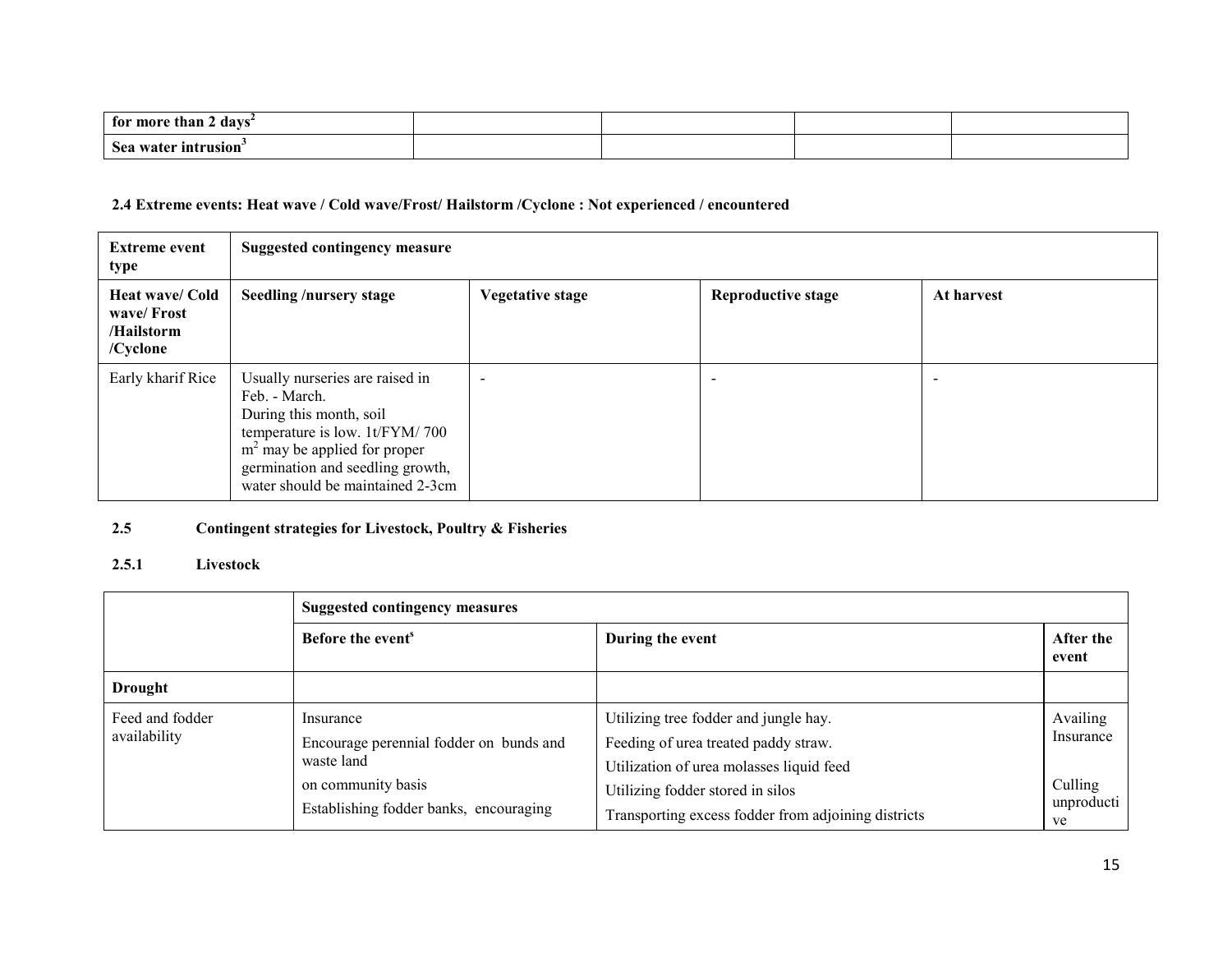|                                   | fodder crops in<br>irrigated area<br>Silage – using excess fodder for silage            | Use of mineral mixtures as feed supplement                                                                                        | livestock                  |
|-----------------------------------|-----------------------------------------------------------------------------------------|-----------------------------------------------------------------------------------------------------------------------------------|----------------------------|
| Drinking water                    | Preserving water in the tank for drinking<br>purpose<br><b>Excavation of Bore wells</b> | Using preserved water in the tanks for drinking<br>Wherever ground water resources are available<br>priority for drinking purpose |                            |
| Health and disease<br>management  | Veterinary preparedness with medicines and<br>vaccines                                  | Conducting mass animal Health Camps and treating the affected one<br>in Campaign                                                  | Culling<br>sick<br>animals |
| <b>Floods</b>                     | Not applicable                                                                          |                                                                                                                                   |                            |
| Feed and fodder<br>availability   |                                                                                         |                                                                                                                                   |                            |
| Drinking water                    |                                                                                         |                                                                                                                                   |                            |
| Health and disease<br>management  |                                                                                         |                                                                                                                                   |                            |
| Cyclone                           | Not applicable                                                                          |                                                                                                                                   |                            |
| Feed and fodder<br>availability   |                                                                                         |                                                                                                                                   |                            |
| Drinking water                    |                                                                                         |                                                                                                                                   |                            |
| Health and disease<br>management  |                                                                                         |                                                                                                                                   |                            |
| Heat wave and cold wave           |                                                                                         |                                                                                                                                   |                            |
| Shelter/environment<br>management | Low cost animal housing with proper<br>ventilation                                      | Low cost animal housing with some covering with gunny bag during<br>the cool wave.                                                |                            |
|                                   |                                                                                         | Use of local charcoal in the house.                                                                                               |                            |
|                                   |                                                                                         | Use of good bedding materials in the house.                                                                                       |                            |
| Health and disease<br>management  | Veterinary preparedness with medicines and<br>vaccines                                  | Conducting mass animal Health Camps and treating the affected one<br>in Campaign                                                  |                            |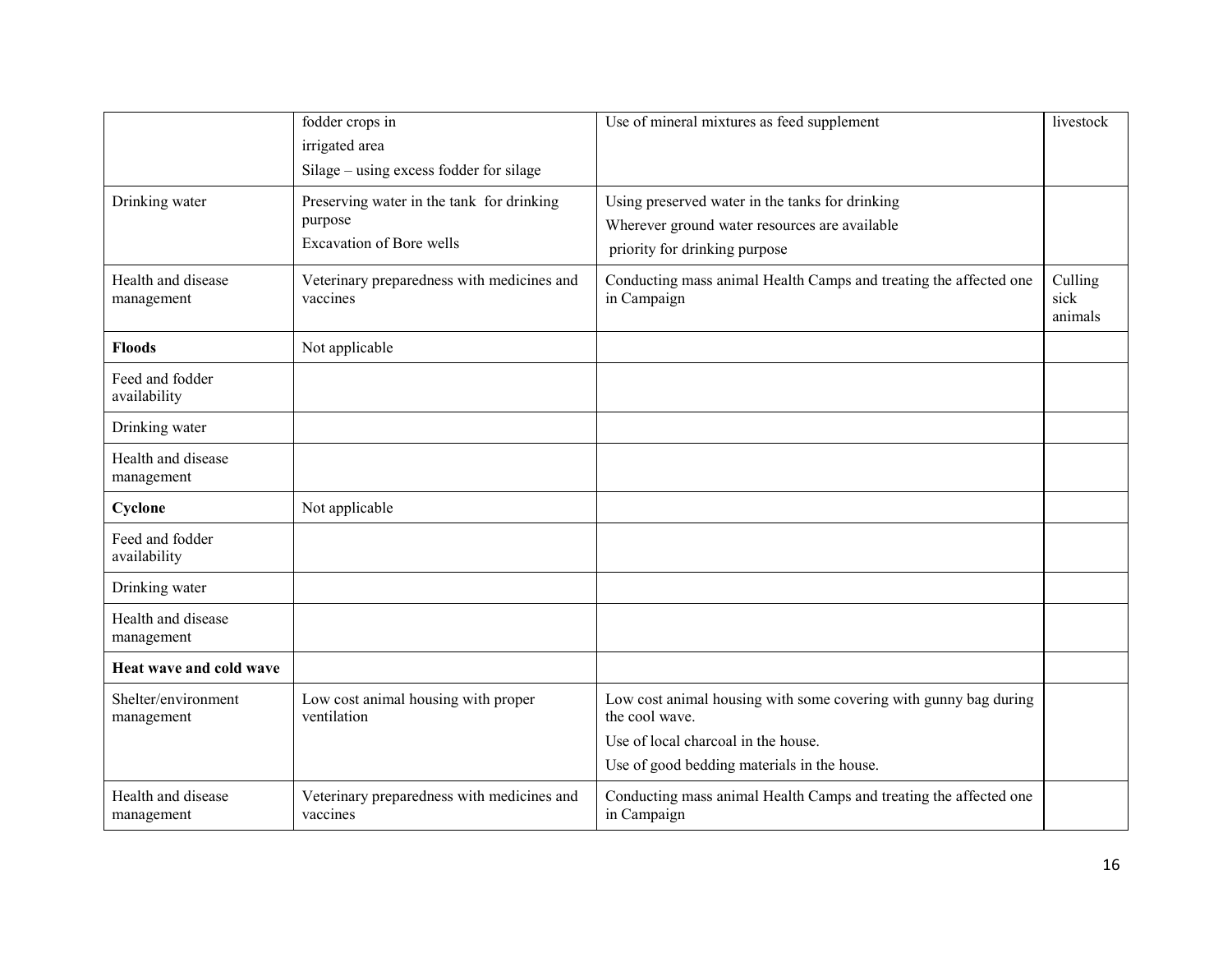| . On the second construction of the construction of the construction of the construction of the construction of |  |  |
|-----------------------------------------------------------------------------------------------------------------|--|--|

s based on forewarning wherever available

#### 2.5.2 Poultry

|                               | <b>Suggested contingency measures</b>                                                   | <b>Convergence/linkages</b><br>with ongoing<br>programs, if any                                                                         |                                                                                                                                            |                                            |
|-------------------------------|-----------------------------------------------------------------------------------------|-----------------------------------------------------------------------------------------------------------------------------------------|--------------------------------------------------------------------------------------------------------------------------------------------|--------------------------------------------|
|                               | Before the event                                                                        | During the event                                                                                                                        | After the event                                                                                                                            |                                            |
| <b>Drought</b>                |                                                                                         |                                                                                                                                         |                                                                                                                                            |                                            |
| Shortage of feed ingredients  | Insurance & Integration<br>Establishing feed reserve<br><b>Bank</b>                     | Utilizing from feed reserve<br>banks<br>Use of mineral mixture and<br>vitamins supplement.                                              | Availing insurance<br>Strengthening feed<br><b>Reserve Banks</b><br>Use of mineral mixture<br>and vitamins supplement.                     |                                            |
| Drinking water                | Preserving water in the<br>tank for drinking purpose<br><b>Excavation of Bore wells</b> | Using preserved water in the<br>tanks for drinking<br>Wherever ground water<br>resources are available<br>priority for drinking purpose | Using preserved water in<br>the tanks for drinking<br>Wherever ground water<br>resources are available<br>priority for drinking<br>purpose |                                            |
| Health and disease management | Emergency<br>Veterinary preparedness<br>with<br>medicines/vaccination to<br>birds       | Campaign and Mass<br>Vaccination                                                                                                        | Campaign and Mass<br>Vaccination                                                                                                           | Culling affected and<br>unproductive birds |
| <b>Floods</b>                 | Not applicable                                                                          |                                                                                                                                         |                                                                                                                                            |                                            |
| Shortage of feed ingredients  |                                                                                         |                                                                                                                                         |                                                                                                                                            |                                            |
| Drinking water                |                                                                                         |                                                                                                                                         |                                                                                                                                            |                                            |
| Health and disease management |                                                                                         |                                                                                                                                         |                                                                                                                                            |                                            |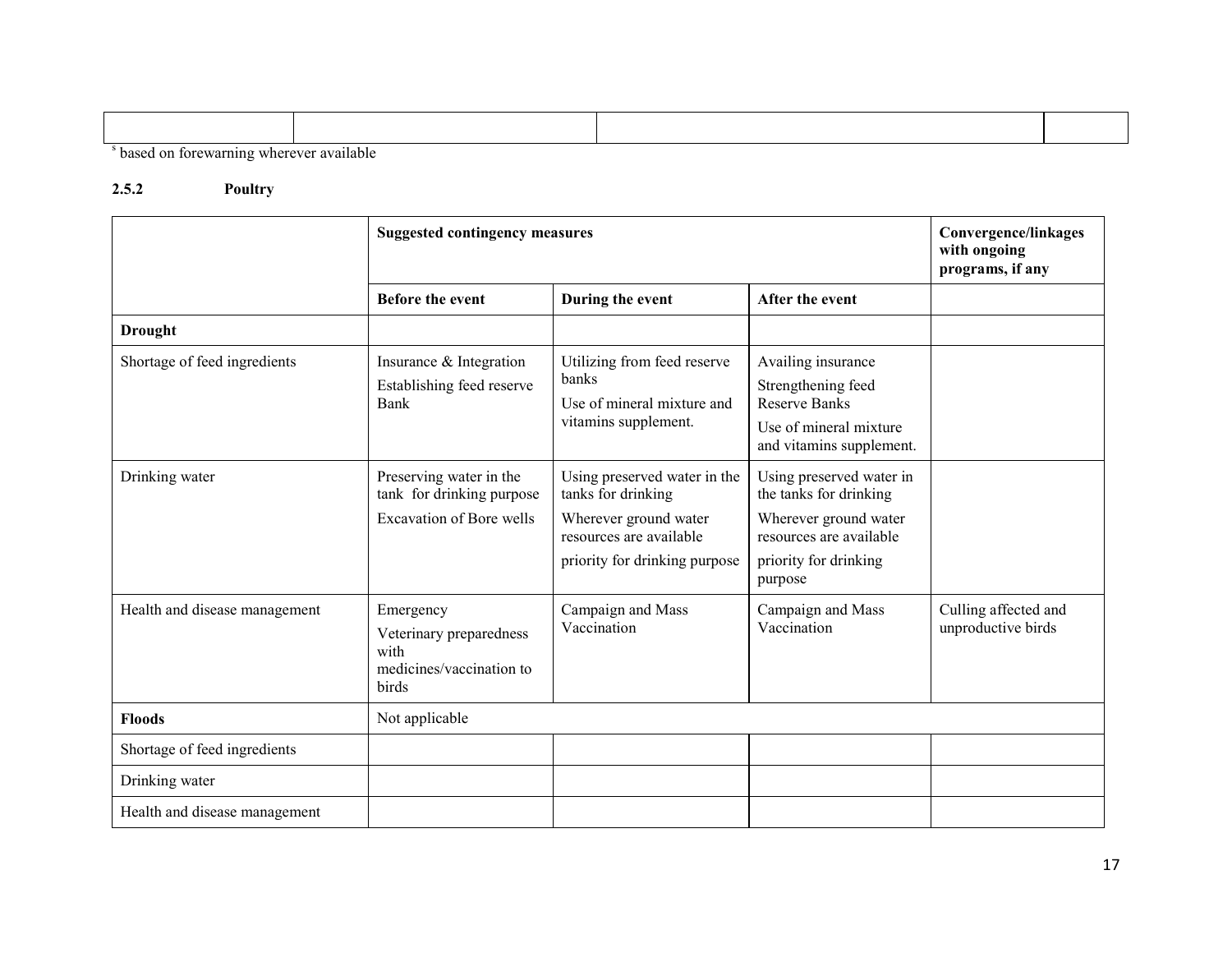| Cyclone                        | Not applicable                                                                                                                                                                                                              |                                                                                                                                                                                                                                                                                      |                                                                                                                                                                                                                                                                                         |                                            |
|--------------------------------|-----------------------------------------------------------------------------------------------------------------------------------------------------------------------------------------------------------------------------|--------------------------------------------------------------------------------------------------------------------------------------------------------------------------------------------------------------------------------------------------------------------------------------|-----------------------------------------------------------------------------------------------------------------------------------------------------------------------------------------------------------------------------------------------------------------------------------------|--------------------------------------------|
| Shortage of feed ingredients   | Insurance<br>Encourage perennial<br>fodder on bunds and<br>waste land<br>on community basis<br>Establishing fodder banks,<br>encouraging fodder crops<br>in<br>irrigated area<br>Silage – using excess<br>fodder for silage | Utilizing tree fodder and<br>jungle hay.<br>Feeding of urea treated<br>paddy straw.<br>Utilization of urea molasses<br>liquid feed<br>Utilizing fodder stored in<br>silos<br>Transporting excess fodder<br>from adjoining districts<br>Use of mineral mixtures as<br>feed supplement | Utilizing tree fodder and<br>jungle hay.<br>Feeding of urea treated<br>paddy straw.<br>Utilization of urea<br>molasses liquid feed<br>Utilizing fodder stored in<br>silos<br>Transporting excess<br>fodder from adjoining<br>districts<br>Use of mineral mixtures<br>as feed supplement |                                            |
| Drinking water                 | Preserving water in the<br>tank for drinking purpose<br><b>Excavation of Bore wells</b>                                                                                                                                     | Using preserved water in the<br>tanks for drinking<br>Wherever ground water<br>resources are available<br>priority for drinking purpose                                                                                                                                              | Using preserved water in<br>the tanks for drinking<br>Wherever ground water<br>resources are available<br>priority for drinking<br>purpose                                                                                                                                              |                                            |
| Health and disease management  | Emergency<br>Veterinary preparedness<br>with<br>medicines/vaccination to<br>birds                                                                                                                                           | Campaign and Mass<br>Vaccination                                                                                                                                                                                                                                                     | Campaign and Mass<br>Vaccination                                                                                                                                                                                                                                                        | Culling affected and<br>unproductive birds |
| Heat wave and cold wave        |                                                                                                                                                                                                                             |                                                                                                                                                                                                                                                                                      |                                                                                                                                                                                                                                                                                         |                                            |
| Shelter/environment management | Low cost animal housing<br>with proper ventilation                                                                                                                                                                          | Low cost animal housing<br>with some covering with<br>gunny bag during the cool<br>wave.<br>Use of local charcoal in the<br>house.<br>Use of good bedding                                                                                                                            | Low cost animal housing<br>with some covering with<br>gunny bag during the cool<br>wave.<br>Use of local charcoal in<br>the house.<br>Use of good bedding                                                                                                                               |                                            |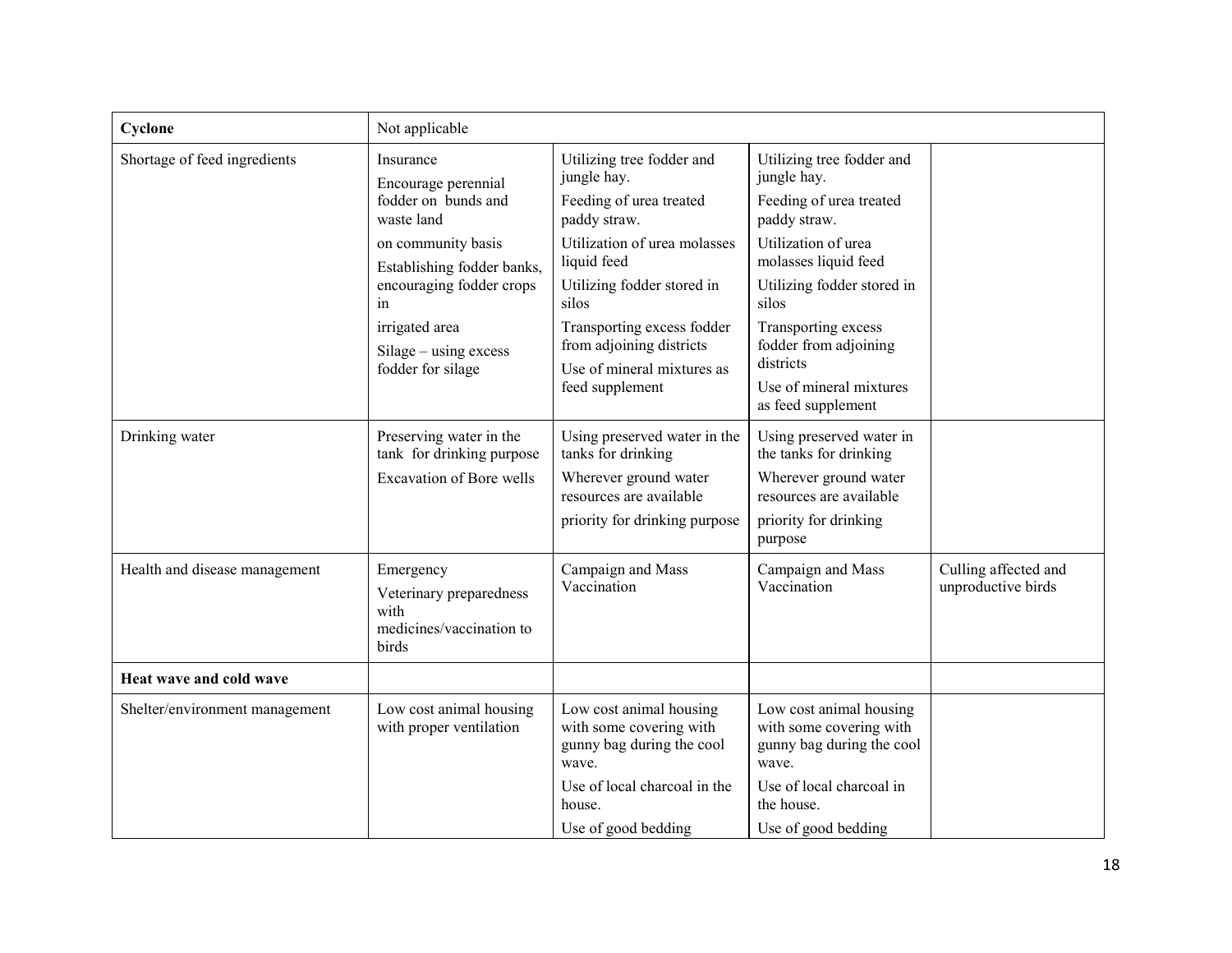|                               |                                                                                   | materials in the house.          | materials in the house           |                                            |
|-------------------------------|-----------------------------------------------------------------------------------|----------------------------------|----------------------------------|--------------------------------------------|
| Health and disease management | Emergency<br>Veterinary preparedness<br>with<br>medicines/vaccination to<br>birds | Campaign and Mass<br>Vaccination | Campaign and Mass<br>Vaccination | Culling affected and<br>unproductive birds |
|                               |                                                                                   |                                  |                                  |                                            |

<sup>a</sup> based on forewarning wherever available

## 2.5.3 Fisheries/ Aquaculture –Not applicable

|                                                                         | <b>Suggested contingency measures</b> |                  |                 |  |
|-------------------------------------------------------------------------|---------------------------------------|------------------|-----------------|--|
|                                                                         | <b>Before the event</b>               | During the event | After the event |  |
| 1) Drought                                                              |                                       |                  |                 |  |
| A. Capture                                                              |                                       |                  |                 |  |
| Marine                                                                  |                                       |                  |                 |  |
| Inland                                                                  |                                       |                  |                 |  |
| (i) Shallow water depth due to<br>insufficient rains/inflow             |                                       |                  |                 |  |
| (ii) Changes in water quality                                           |                                       |                  |                 |  |
| (iii) Any other                                                         |                                       |                  |                 |  |
| <b>B.</b> Aquaculture                                                   |                                       |                  |                 |  |
| (i) Shallow water in ponds due to<br>insufficient rains/inflow          |                                       |                  |                 |  |
| (ii) Impact of salt load build up in<br>ponds / change in water quality |                                       |                  |                 |  |
| (iii) Any other                                                         |                                       |                  |                 |  |
| 2) Floods                                                               |                                       |                  |                 |  |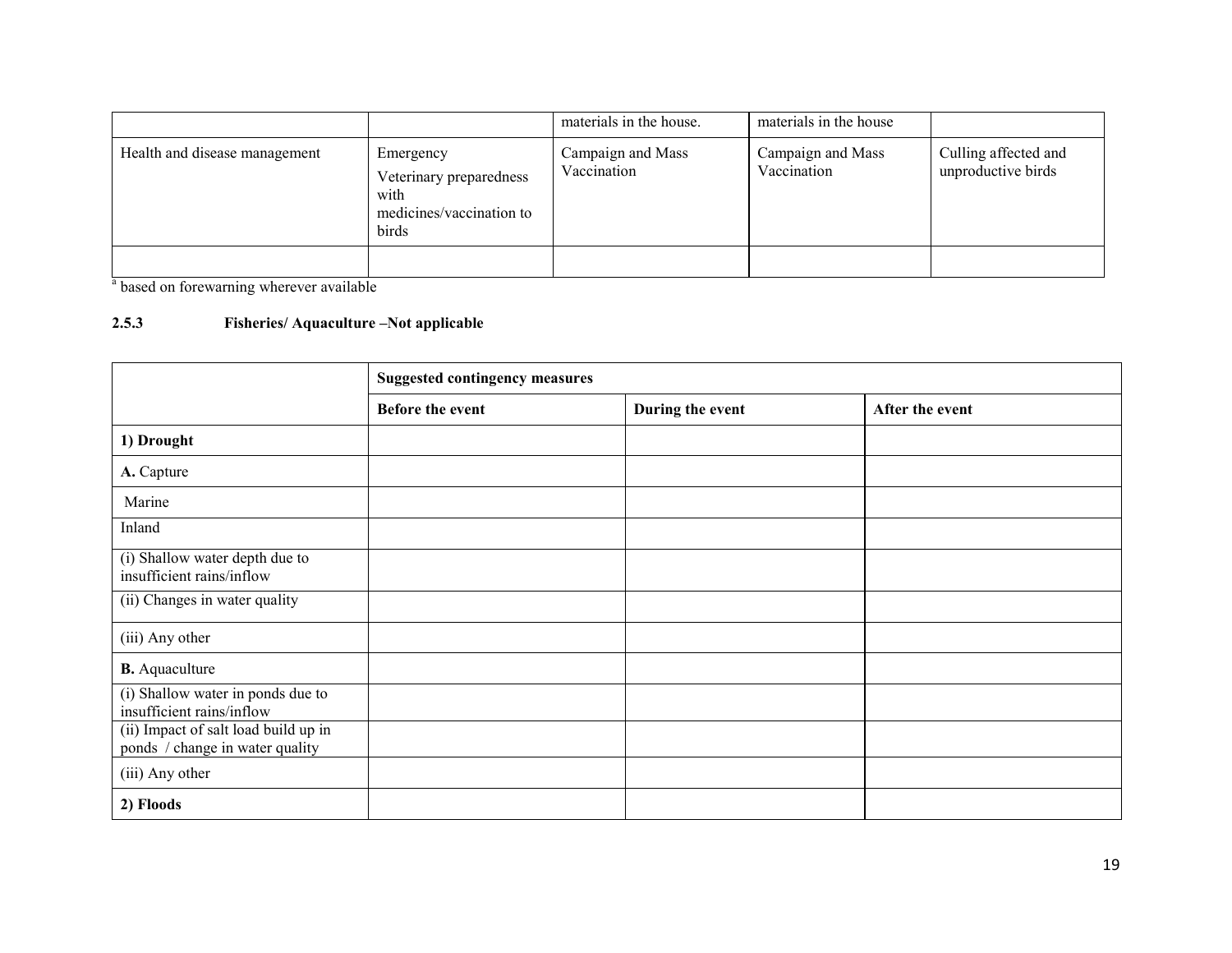| A. Capture                                                      |                |  |
|-----------------------------------------------------------------|----------------|--|
| Marine                                                          |                |  |
| Inland                                                          |                |  |
| (i) Average compensation paid due to<br>loss of human life      |                |  |
| (ii) No. of boats / nets/damaged                                |                |  |
| (iii) No.of houses damaged                                      |                |  |
| (iv) Loss of stock                                              |                |  |
| (v) Changes in water quality                                    |                |  |
| (vi) Health and diseases                                        |                |  |
| <b>B.</b> Aquaculture                                           |                |  |
| (i) Inundation with flood water                                 |                |  |
| (ii) Water contamination and changes<br>in water quality        |                |  |
| (iii) Health and diseases                                       |                |  |
| (iv) Loss of stock and inputs (feed,<br>chemicals etc)          |                |  |
| (v) Infrastructure damage (pumps,<br>aerators, huts etc)        |                |  |
| (vi) Any other                                                  |                |  |
| 3. Cyclone / Tsunami                                            | Not applicable |  |
| A. Capture                                                      |                |  |
| Marine                                                          |                |  |
| (i) Average compensation paid due to<br>loss of fishermen lives |                |  |
| (ii) Avg. no. of boats / nets/damaged                           |                |  |